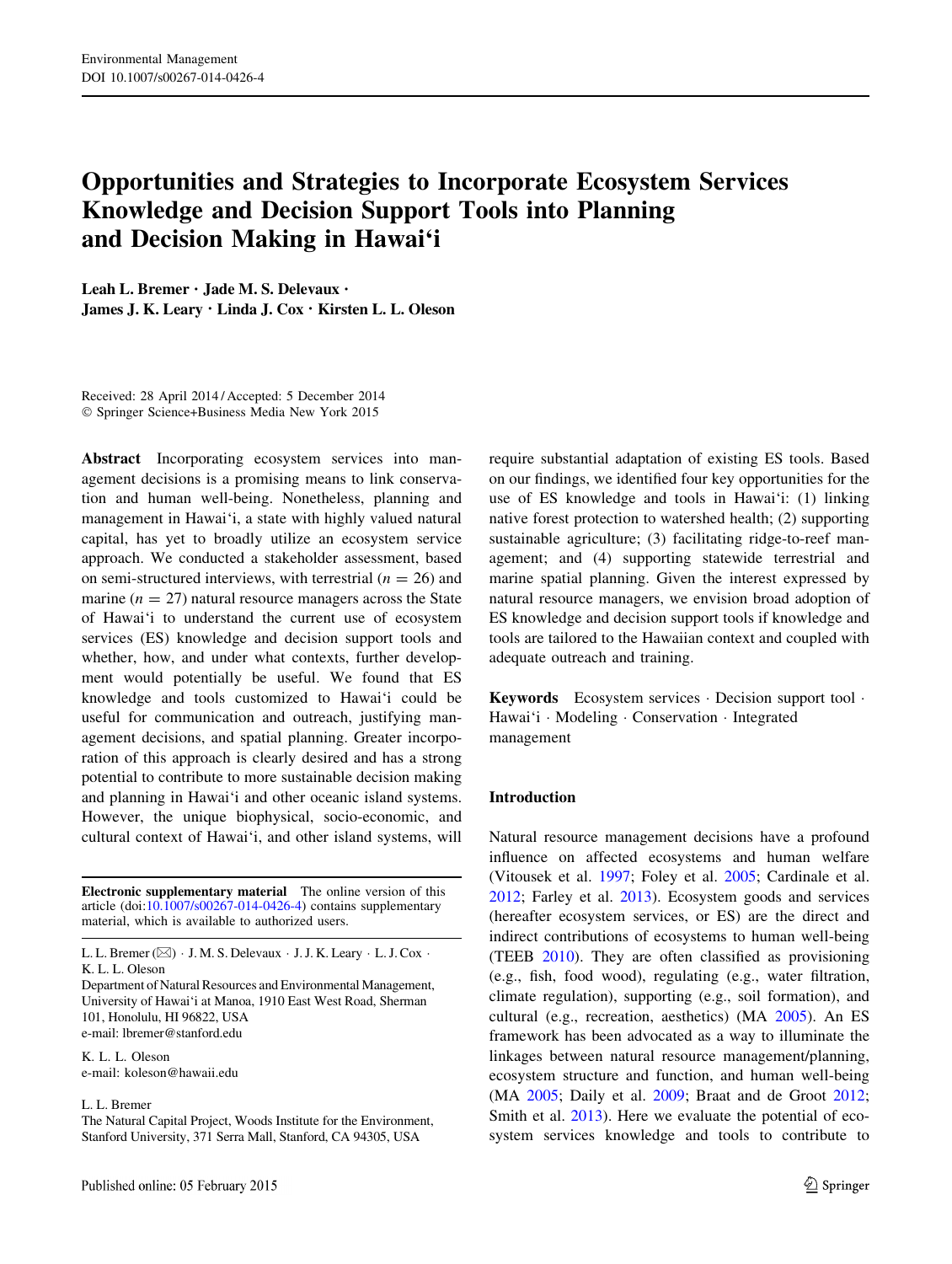sustainable natural resource management decisions in Hawai'i, a region where such planning is critical, but where an ecosystem services approach has yet to be used broadly in applied natural resource management. While specifically focused on this biophysically and socio-culturally unique region, findings may provide insights into other regions, particularly island systems across the Pacific and beyond.

Efforts to map and quantify ecosystem service provision under alternate land and marine use and climate change scenarios have proliferated with increasing interest in incorporating ecosystem services and associated benefits into decision-making strategies (Egoh et al. [2008](#page-13-0); Naidoo et al. [2008;](#page-14-0) Peh et al. [2013;](#page-14-0) Rosenthal et al. [2014](#page-14-0); Thomas et al. [2012](#page-14-0); Yee et al. [2014\)](#page-15-0). Around the world, multilateral organizations, businesses, non-governmental organizations, and national governments increasingly are engaging in ecosystem services quantification, mapping, and economic valuation for terrestrial and marine spatial planning, payment for ecosystem services, permitting and mitigation, and natural capital accounting, among other uses (Guerry et al. [2012;](#page-13-0) Leh et al. [2013](#page-13-0); Maes et al. [2013](#page-14-0); Ruckelshaus et al., in press). One proposed benefit of this approach includes enlarging the focus of planning and resource management from a limited number of socioeconomic or environmental objectives to a broader analysis of synergies and trade-offs across diverse social, economic, cultural, and ecological outcomes (Nelson et al. [2009](#page-14-0); Raymond et al. [2013;](#page-14-0) Tallis and Polasky [2009\)](#page-14-0).

The demand for greater ES knowledge for decision making has led to the rapid advancement of ES decision support tools (hereafter ES tools), which include a range of end-user products from simple spreadsheet models to highly complex software packages that can quantify ES at numerous spatial scales, each with different resolution, methods, compatibility, and generality (Sharp et al. [2014](#page-14-0); Villa et al. [2014;](#page-15-0) Bagstad et al. [2013](#page-12-0); Nemec and Raudsepp-Hearne [2013\)](#page-14-0). While much of the focus on ES valuation pertains to provisioning and regulating services, a growing body of literature addresses 'cultural' services (MA [2005;](#page-13-0) Chan et al. [2012;](#page-12-0) Hernandez-Morcillo et al. [2013;](#page-13-0) Ruiz-Frau et al. [2013;](#page-14-0) Gould et al. [2014a](#page-13-0)). Strategies to fairly and effectively incorporate cultural ecosystem services into decision making continue to grow and remain a dynamic area for future work (Kumar and Kumar [2008](#page-13-0); Chan et al. [2012;](#page-12-0) Hernandez-Morcillo et al. [2013;](#page-13-0) Ruiz-Frau et al. [2013](#page-14-0); Gould et al. [2014b](#page-13-0)).

At the same time, interest in understanding how, and to what extent, ecosystem services knowledge (ES knowledge)—partly facilitated by ES tools—becomes incorporated into policy and decision making is growing (Gutrich et al. [2005](#page-13-0); Daily et al. [2009;](#page-12-0) Laurans et al. [2013;](#page-13-0) Ruckelshaus et al., in press; McKenzie et al. [2014\)](#page-14-0). McKenzie et al. [\(2014\)](#page-14-0) found three uses of ES knowledge:

'instrumental,' 'conceptual,' and 'strategic.' Used 'instrumentally,' knowledge flows from scientist to decision maker, who then acts on acquired ES knowledge to inform decisions. McKenzie et al. [\(2014\)](#page-14-0) note that while many ES projects expect ES knowledge to be used instrumentally, conceptual and strategic modes of knowledge use are often more common and equally beneficial. 'Conceptual' use promotes awareness, broadens understanding, and changes people's perceptions, which may, depending on the wider context, eventually lead to behavior and policy change. 'Strategic' use involves using ES knowledge to achieve a given end, such as improving community support for a proposed conservation project. McKenzie et al. [\(2014\)](#page-14-0) conclude that conceptual use is most common in the beginning of projects, where strategic and instrumental use become more prevalent in later stages. Further analysis of actual and potential modes of ES knowledge utilization is critical and timely as efforts to quantify and incorporate ES knowledge into decision-making moves from theory to practice.

### The Hawaiian Context

The Hawaiian Islands are the most geographically isolated island archipelago in the world with endemic ecosystems consisting of fragile biophysical interfaces and unique natural processes that are prone to external disruptions. The topography of each island consists of conical high volcanic mountain peaks with extreme topographic relief to the coastline, creating a cascading series of micro-climates and ecosystems (Juvik and Juvik [1998](#page-13-0)). Due to the diversity of environmental gradients within a small area, the Hawaiian Islands have been proposed as a model system for ecosystem studies as well as for understanding coupled social-ecological systems (Vitousek [1995](#page-15-0); Kurashima and Kirch [2011\)](#page-13-0).

Native Hawaiians, as the original inhabitants, valued the diversity of resources accessible across these gradients, subdividing the land into ahupua'a (socio-ecological land divisions, often, but not always, stretching from mountaintop to shore) (McGregor McGregor [1996;](#page-14-0) Derrickson et al. [2002;](#page-13-0) Gutrich et al. [2005](#page-13-0); Jokiel et al. [2011](#page-13-0)). Western social and economic influence, starting in the 1800s, led to broad shifts in management based on the ahupua'a to fragmented land ownership and management. This was driven partly by privatizing land and water for large (monotypic) agricultural export developments (Kelly [1997](#page-13-0); Minerbi [1999;](#page-14-0) Derrickson et al. [2002](#page-13-0); Kikiloi [2010](#page-13-0)). For over two centuries, the structure and function of Hawaiian ecosystems have been severely altered by species introductions, habitat loss, overfishing, and landbased pollution (Carrier et al. [2012;](#page-12-0) DLNR [2011;](#page-13-0) Friedlander et al. [2008](#page-13-0); Jokiel et al. [2011](#page-13-0); Rodgers et al. [2012](#page-14-0); SRGI [2012\)](#page-14-0).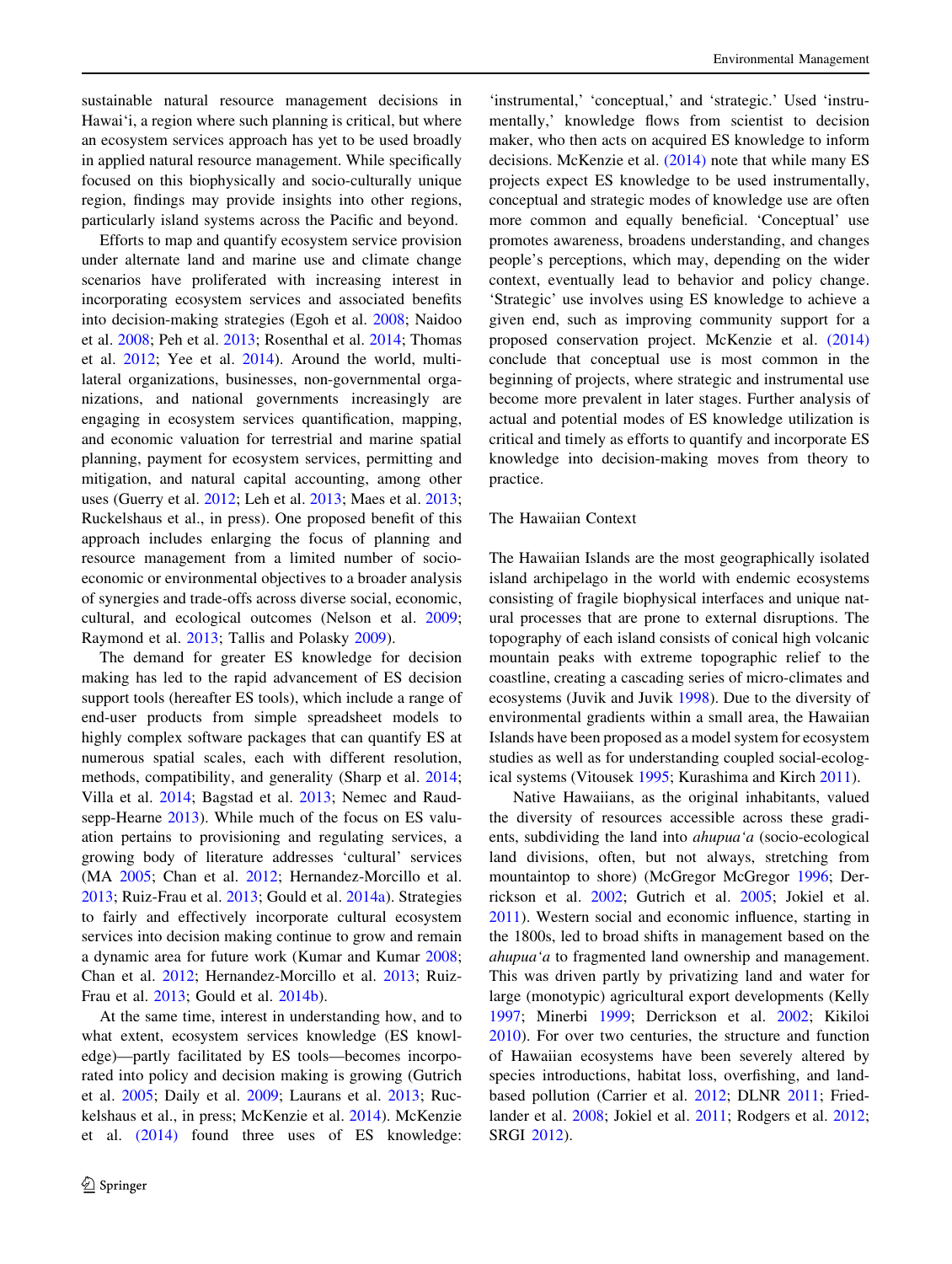Today, a renaissance has brought the ahupua'a into a contemporary framework of ecosystem-based management that re-establishes the cohesive links between terrestrial and marine systems of the watershed, encompassing both ecological and social processes integrated from ridge to reef (Derrickson et al. [2002](#page-13-0); Higuchi [2008](#page-13-0)). In part, this renaissance is driven by community recognition that crucial natural resources are increasingly scarce, and that sustainable natural resource management requires integrated land to sea management. Some of the more important moments in Hawaiian watershed protection include the creation of the Forest Reserve System in 1903 and the State Land Use law of 1961 for zoning Conservation Districts. Current efforts include the Department of Land and Natural Resources, Division of Forestry and Wildlife's (DOFAW) Rain Follows the Forest Initiative, and multiple watershed partnerships under the umbrella of the Hawai'i Association of Watershed Partnerships (Gutrich et al. [2005;](#page-13-0) DLNR [2011\)](#page-13-0). Increasing efforts to protect coastal resources include the Hawai'i State Department of Planning, Coastal Zone Management Program's Ocean Resources Management Plan (ORMP), which seeks to facilitate integrative and sustainable ocean and coastal management (SOP [2012\)](#page-14-0). Moreover, as in other parts of the Pacific (Cinner and Aswani [2007](#page-12-0)), efforts are on the rise to recognize and strengthen local, community-based land and marine management an equitable and effective conservation and management strategy (Gutrich et al. [2005;](#page-13-0) Vaughan and Ardoin [2013;](#page-14-0) Vaughan and Vitousek [2013](#page-14-0)).

Despite the high value placed on marine and terrestrial resources, management and protection remain under-funded in Hawaii (DLNR [2011](#page-13-0); Carrier et al. [2012](#page-12-0)). Efforts to value key ecosystem services from native forests (Roumasset et al. [1997](#page-14-0); Kaiser [2014\)](#page-13-0) and coral reefs (Cesar and van Beukering [2004\)](#page-12-0) in Hawai'i have demonstrated the importance of these systems in terms of monetary value, and/or highlighted the link between land-use or coral reef changes and ecosystem services. Likewise, there are multiple efforts to utilize decision science to guide polices regarding cost-effective invasive species control (Burnett et al. [2008;](#page-12-0) Kaiser and Burnett [2010](#page-13-0)). However, these studies did not provide managers or decision makers with spatially explicit information on how land and coastal management and/or climate change may impact multiple ecosystem services. This type of information could complement existing studies to guide cost-effective management and spatial planning decisions.

Several empirical and modeling efforts in Hawai'i and other oceanic islands have evaluated the biophysical supply of ES in a spatially explicit manner. This includes the application of InVEST (Integrated Valuation of Environmental Services and Tradeoffs) carbon and water quality models for spatial planning under differing potential landuse scenarios in an ahupua'a on O'ahu (Goldstein et al. [2012](#page-13-0)). Other efforts include empirical field observation and modeling of land-based sedimentation impacting coral reefs in Hawai'i and Guam (Stock et al. [2011](#page-14-0); Wolanski et al. [2004](#page-15-0); DeMartini et al. [2013\)](#page-12-0), mapping of a suite of coral reef ecosystem services in St. Croix; USVI (Yee et al. [2014\)](#page-15-0), and quantification of potential water yield reductions in watersheds with changes in forest cover and composition (MacKenzie [2013](#page-13-0); Kaiser [2014](#page-13-0)). Taking a different approach, the Kohala Center on Hawai'i Island developed a decision support tool integrating Western science with traditional ecological knowledge to understand land-use change effects on groundwater recharge in a single ahupua'a [\(http://www.](http://www.spatial.redlands.edu/waipunikahaluu/) [spatial.redlands.edu/waipunikahaluu/](http://www.spatial.redlands.edu/waipunikahaluu/)). These efforts demonstrate the growing development and application of ES models and decision support tools in Hawai'i and other similar systems and represent a range of approaches and potential applications.

Participation of resource managers—the end users of these tools—can inform tool developers about which metrics are likely to be most helpful in various decision contexts (Bagstad et al. [2013\)](#page-12-0). Here we explore the potential strategies, opportunities, and constraints of ES knowledge and tools to support sustainable natural resource management and planning in Hawai'i. Given that ES models often aim to be decision-making tools, we start from the ground up with a stakeholder needs assessment to ensure that ES tools are chosen and developed by incorporating stakeholder interests, ideas, and concerns. Based on semi-structured interviews with terrestrial and marine natural resource managers, this paper explores the current state of ecosystem services quantification, modeling, and valuation in Hawai'i. It speculates on the future potential of ES knowledge and tools to support local decision-making and conservation efforts, with a focus on factors that make Hawai'i unique. We consider how this approach could support more place-based approach, sustainable land-use planning, and effective coral reefs management, as well as potential lessons learned that could apply to other oceanic island systems and beyond. Lastly, we also explore perceived benefits and risks to furthering this approach and provide recommendations for next steps in tool development. We conclude by identifying key opportunities for ES knowledge and tools in Hawai'i along with considerations and strategies to realize these opportunities.

Specifically, we set out to answer the following:

- 1. What are the key management objectives and decisions faced by natural resource managers in Hawai'i?
- 2. Which ecosystem services are most important for land and coastal managers/stakeholders in Hawai'i?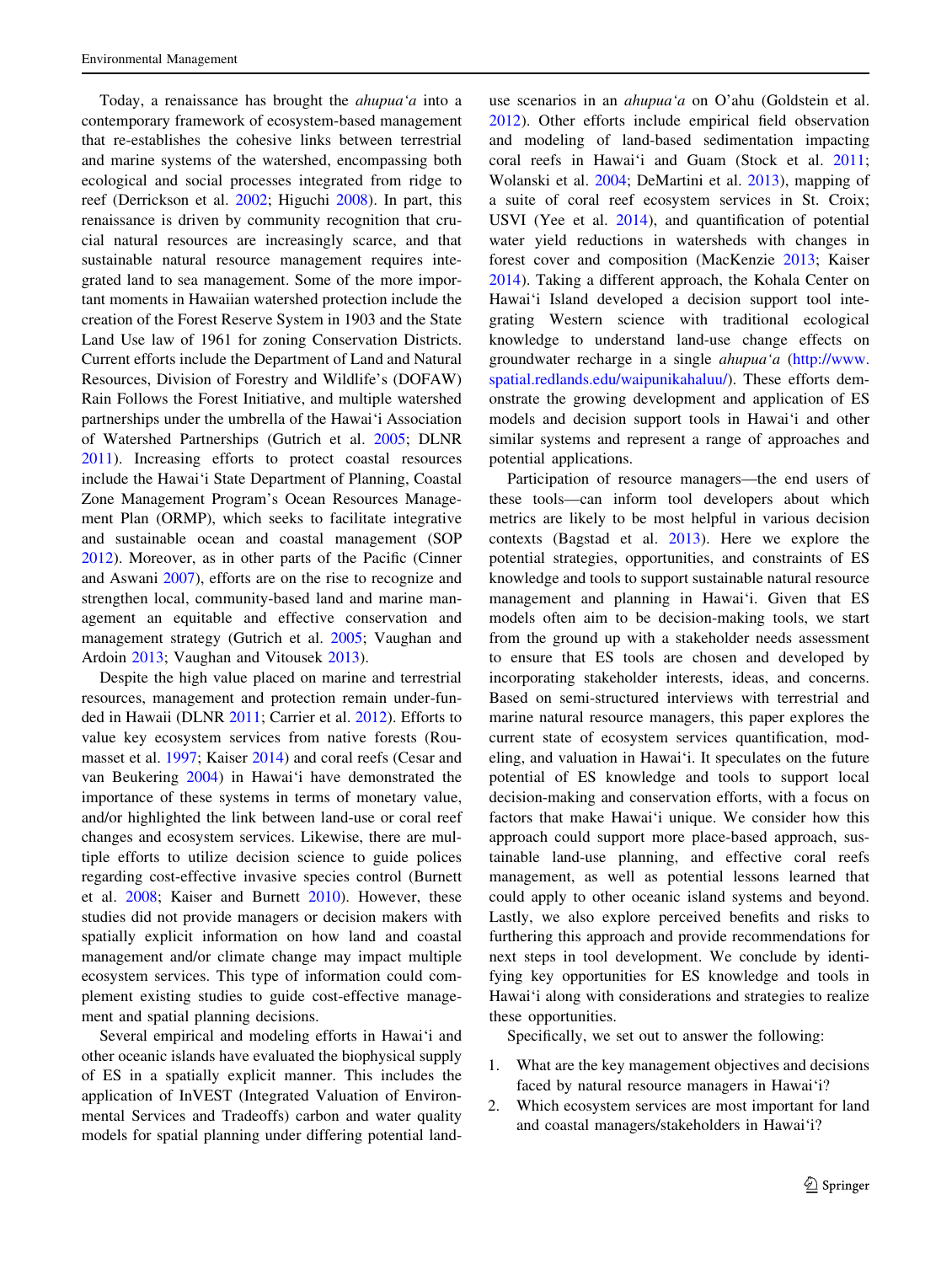- <span id="page-3-0"></span>3. How would the knowledge derived from ecosystem services tools likely be used (instrumental, conceptual, strategic)?
- 4. What aspects of tool design will increase the likelihood of adoption by the end user?

# Approach

We conducted semi-structured interviews with land and marine management professionals in Hawai'i. We identified an initial interview list through local, professional networks, and utilized snowball sampling to target natural resource managers who (i) would be most likely to use ES tools, based on management goals focused on producing ecological and social benefits and (ii) could contribute to our broad understanding of the current and potential use of ecosystem services knowledge in natural resource management and planning. To meet these criteria, we selected managers representing a range of government, non-profit, and private landowners and managers in the state. In total, we interviewed managers with a predominantly terrestrial  $(N = 26)$ and marine  $(N = 27)$  focus, with 29 focused on multiple island programs, and others focused on island-specific programs on Kaua'i  $(n = 1)$ , O'ahu  $(n = 5)$ , Maui Nui  $(n = 12)$ , and Hawai'i Island  $(n = 5)$ . Terrestrial informants encompassed watershed partnerships  $(n = 8)$ , government agencies (State = 6; Federal = 4; County = 1), private landowners ( $n = 5$ ), and non-profits ( $n = 2$ ). Marine informants were primarily from government organizations  $(n = 20)$ , but also included non-profit organizations  $(n = 4)$ and multi-stakeholder partnerships  $(n = 3)$ .

Interviews lasted between one and two hours and included a mix of open- and close-ended questions. We designed an initial survey based on the following themes: (1) social and ecological goals and objectives of the organization; (2) key decisions facing the organization; (3) use and familiarity with the concept of ecosystem services and ecosystem services modeling in decision making; (4) perceived utility and opportunities of ecosystem services models for planning, communication, and decision making; (5) characteristics important for tool design and development for uptake; and (6) perceived benefits and risks of pursuing this approach. We piloted the survey with several natural resource managers and experts within the field of natural resource management and revised the survey accordingly.

#### Analysis

Our analysis combined a quantitative summary of closeended question responses with contextualized information



Fig. 1 Marine ( $n = 27$ ) and terrestrial ( $n = 25$ ) informant goals (percentage of interviewees considering the following objectives primary or secondary goals of their organization). Managers were able to respond with multiple primary and secondary goals, if preferred. Note Objectives of one terrestrial informant are not included, as she/he framed the objectives very broadly in the interview (to manage terrestrial and coastal areas to protect public welfare through balancing development and environmental protection)

from additional information gathered through open-ended questions and through elaboration upon close-ended questions (see Supplementary Information for the interview questions). Here we provide details on how answers to key questions were analyzed.

We asked managers what their biophysical and socioeconomic objectives were and whether they considered each objective primary or secondary. Each participant answered the question in an open-ended manner and then verified the classification of their answer into categories defined during the pilot stage. Categories included biodiversity/habitat quality, watershed health/groundwater recharge, carbon, goods production, reduce land-based pollution, flood mitigation, education, resource stewardship, cultural values, recreation, tourism, and aesthetic values (Fig. 1; Supplementary information). Interviewees were not given a limit on the number of primary or secondary objectives defined. We then calculated the percentage of interviewees who determined each objective as either primary or secondary in order to have an understanding of management priorities in the State (Fig. 1). We aligned the management objective(s) with a provisioning, regulating, or cultural service (MA [2005\)](#page-13-0), noted whether the interviewee discussed the term 'ecosystem service' explicitly, and recorded details of their response to provide contextual information on program objectives.

We also asked about key management decisions made by the organization, including how they decide what types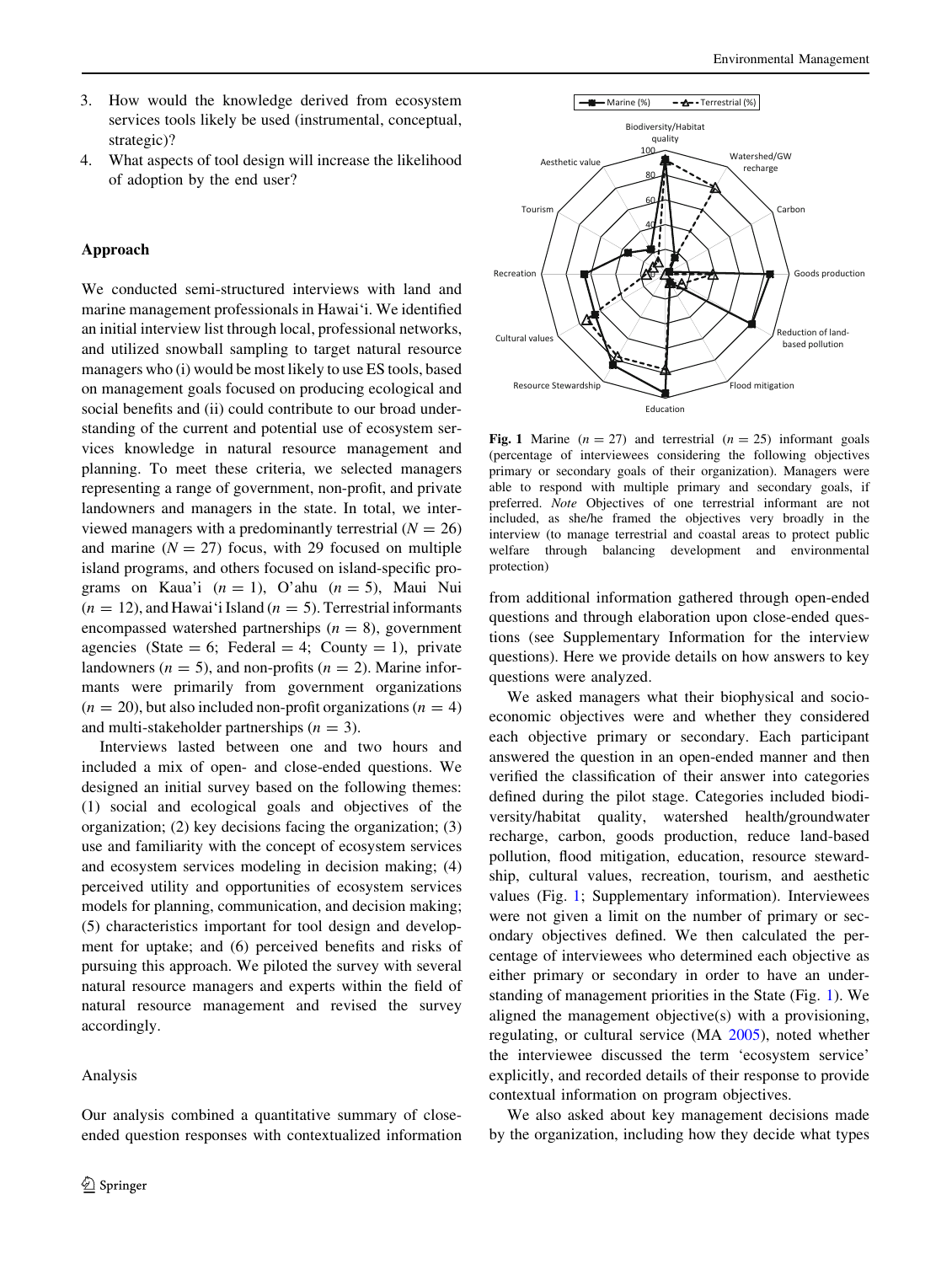<span id="page-4-0"></span>of land/marine management activities to carry out as well as where to focus management. This was followed by a question regarding what types of tools, if any, were used to make these decisions. These questions were open-ended and common answers synthesized in our analysis (Supplementary Information).

To understand which ecosystem services were considered most useful to evaluate through a modeling platform, we presented interviewees with a list of potential services (Table 1; Supplementary information) and asked them which were of primary or secondary interest. No limit was given to the amount of services selected. We then calculated the percentage of terrestrial and marine informants selecting each service as either of primary or secondary interest (Table 1).

To understand perceptions of the utility of and how an ecosystem services tool would be used, we asked managers how useful they thought such a tool would be. We asked this both in terms of having a tool that would illuminate the spatial distribution of ecosystem services as well as one that would allow for analysis of changes in one or more services with different potential land/coastal use scenarios. We then asked managers to provide one or more examples of how they think this type of tool could be useful for decision making and recorded qualitative answers. We classified these answers into conceptual, strategic, and instrumental uses as defined by McKenzie et al. [\(2014\)](#page-14-0) and quantified the percentage of interviewees pointing to an example within each category (Table [2](#page-8-0); Supplementary information).

Finally, to understand perceptions related to aspects of model design and implementation, we asked managers to rate the importance of the following components: (1) platform simplicity, time requirements, and ease of use; (2) generation of relative versus absolute values in model outputs; (3) monetary valuation of ecosystem services; and (4) the ability to connect ridge to reef or terrestrial and marine ecosystem services (Table [3;](#page-10-0) Supplementary information). We calculated the number of respondents listing each factor as important or very important. Finally, we asked whether interviewees foresaw any potential risks associated with such a tool and recorded these as open-ended answers. The additional questions asked, which provided contextual information, can be found in the supplementary information.

We then integrated the identified goals and potential uses (instrumental, conceptual, and strategic), alongside current and potential ES knowledge and tools, gaps, and manager needs, to identify sources of impactful opportunities to aid decision making. We selected the four opportunities based on common themes emerging in multiple interviews that fit with both management goals and decision contexts as well as manager-identified potential uses of ES tools and knowledge.

| <b>Table 1</b> Manager prioritization of strategic focus areas for custom-  |
|-----------------------------------------------------------------------------|
| izing ES tools (ranked as a primary (very useful) or secondary              |
| (potentially useful) priority) ( $n = 23$ terrestrial managers and $n = 25$ |
| marine managers)                                                            |

| Ecosystem service                        | Either primary<br>or secondary $(\%)$<br>Terrestrial | Either primary or<br>secondary $(\%)$<br>Marine |
|------------------------------------------|------------------------------------------------------|-------------------------------------------------|
| Provisioning services                    |                                                      |                                                 |
| GW recharge (drinking;<br>agriculture)   | 78                                                   | 76 <sup>a</sup>                                 |
| Surface water<br>(drinking; agriculture) | 74                                                   | 88 <sup>a</sup>                                 |
| Crop production                          | 30                                                   | 8                                               |
| Timber                                   | 39                                                   | 4                                               |
| Non-timber forest products               | 39                                                   | 4                                               |
| <b>Fisheries</b>                         | 17                                                   | 80                                              |
| Aquaculture                              | 13                                                   | 68                                              |
| Subsistence fisheries                    | 22                                                   | 92                                              |
| Regulating services                      |                                                      |                                                 |
| Water quality                            | 78                                                   | 100                                             |
| Sediment                                 | 74                                                   | 100                                             |
| Ground water                             | <b>NA</b>                                            | 76                                              |
| Surface water                            | <b>NA</b>                                            | 88                                              |
| Carbon sequestration                     | 35                                                   | 32                                              |
| Flood mitigation                         | 43                                                   | 56                                              |
| Pollination                              | 13                                                   | 14                                              |
| Coastal protection                       | 26                                                   | 76                                              |
| Cultural services                        |                                                      |                                                 |
| Cultural plants                          | 43                                                   | 32                                              |
| Pig hunting                              | 39                                                   | 16                                              |
| Lo'i kalo                                | 26                                                   | 28                                              |
| Fish ponds                               | 26                                                   | 60                                              |
| Educational                              | 35                                                   | 60                                              |
| Recreational                             | 30                                                   | 80                                              |
| Aesthetic                                | 26                                                   | 52                                              |
| Tourism                                  | 43                                                   | 72                                              |

<sup>a</sup> Marine managers primarily discussed these services as regulating services (GW recharge and surface water as they affect coastal system processes)

# Results and Discussion

Interviews with 53 managers revealed some universal agreements as well as divergent priorities. For some themes, not all respondents answered the questions, and thus we note the sample size for each section.

## Management Objectives and Decisions

We found agreement between terrestrial and marine managers on the importance of biodiversity, education, engaging the community in land and resource stewardship,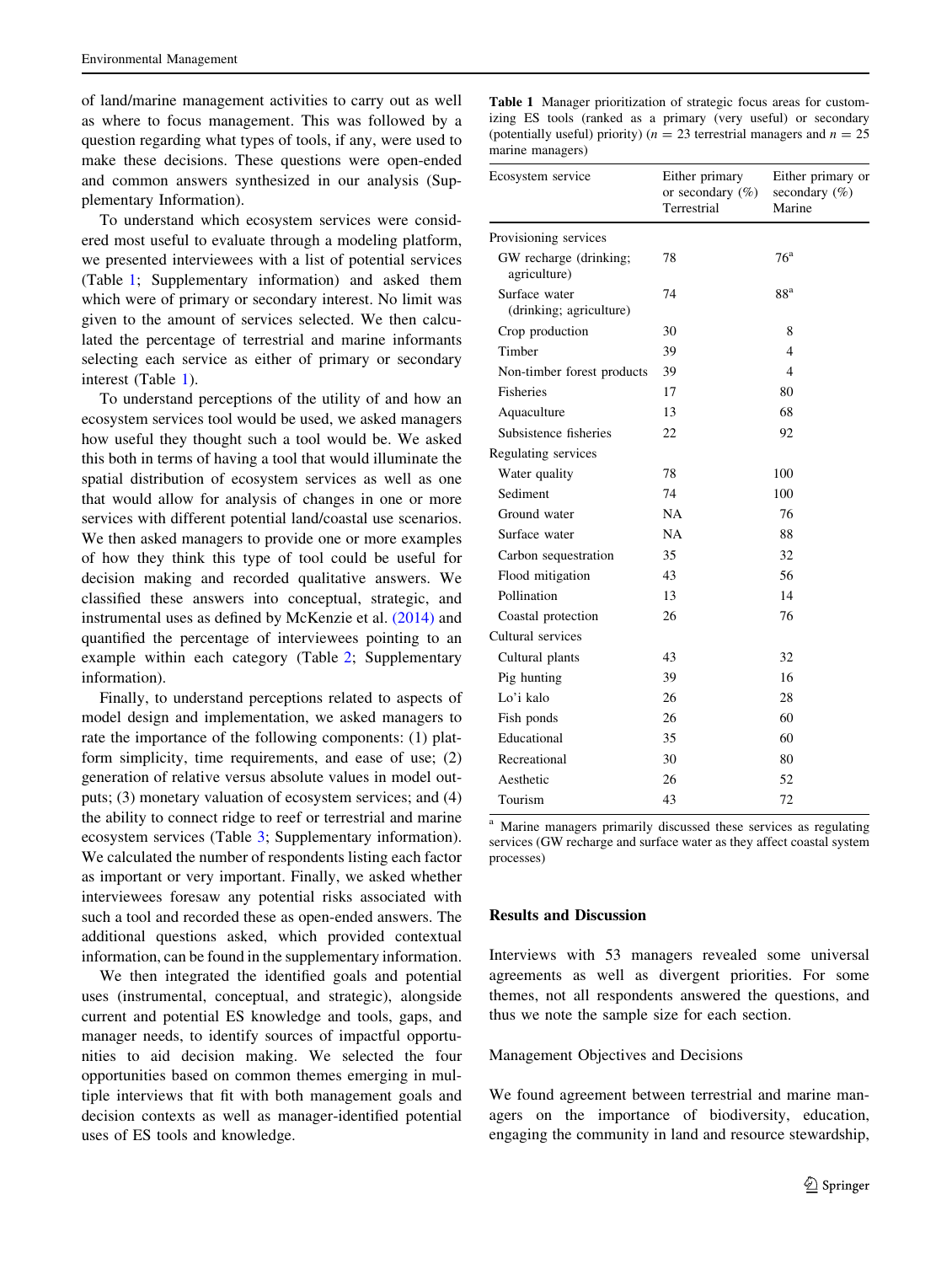and restoring or amplifying Native Hawaiian values as project objectives (Fig. [1\)](#page-3-0). However, marine managers more often stressed goods production and reduced land-based source pollution, while terrestrial managers often concentrated on watershed protection and groundwater recharge. This difference likely stems from the fact that water supply (primarily through groundwater recharge) is often considered the current most important provisioning service from upland forests, while fisheries and coastal activities (which are detrimentally impacted by pollution from land) are critical ecosystem services managed by coastal managers.

The vast majority (92 %) of terrestrial organizations interviewed concentrated, at least in part, on protecting and managing native highland 'mauka' forests within conservation zones, stemming from the idea that this protects threatened and endangered species (noted as biodiversity/ habitat quality in Fig. [1.](#page-3-0)) and enhances groundwater recharge (noted as watershed/GW recharge in Fig. [1](#page-3-0)). Marine interviewees emphasized links between goods provision (fisheries and aquaculture) and supporting services, such as biodiversity and habitat integrity, analogous to watershed conservation in terrestrial systems. Notably, while both terrestrial and marine informants discussed the importance of connecting ridge-to-reef, marine managers incorporated these links more frequently into management objectives and strategies, particularly in regard to a focus on land-based pollutants (Fig. [1](#page-3-0)).

While terrestrial and marine managers rarely employed the term ''ecosystem services'' unprompted during the interviews, they mentioned benefits provided by marine and terrestrial areas under each ecosystem service category (provisioning, regulating, cultural, and supporting) when describing objectives (MA [2005](#page-13-0)). Provisioning services/ benefits indirectly raised by managers included groundwater recharge, surface water flow, fisheries, crop production, non-timber forest products, and timber, with benefits for drinking water, recreation, nutrition, and income. Regulating services included water purification and sediment retention, with benefits for drinking water, irrigation, safety, and coral reefs and fisheries. Most terrestrial and marine mangers remarked on the importance of some type of cultural service/value, including those specific to Native Hawaiian cultural values as well as broader cultural services per the Millenium Ecosystem Assessment (MA [2005\)](#page-13-0) classification, such as recreation and aesthetic beauty. Pleasant et al. ([2014\)](#page-14-0) found similar emphasis on cultural services by natural resource managers in Hawai'i, but did not distinguish between the broader concept of cultural services and values specific to Native Hawaiian culture, a distinction that can be critically important (Gould et al. [2014a](#page-13-0)).

Nearly half (10/21, 48 %) of the terrestrial managers with water-related goals concentrated on general watershed health, emphasizing co-benefits for biodiversity, cultural values, and human well-being. For example, while several watershed partnerships focused exclusively on groundwater recharge, more often we encountered objectives framed in a similar way to a response from one manager: ''sustain[ing] multiple ecosystem benefits… especially watershed areas, native habitat, species, historical and cultural and socio-economic resources for all who benefit from continued health of watersheds.'' Cultural and ecological values are often considered inter-connected, supporting the idea that cultural services are often linked with other types of ecosystem services and rarely thought of as individual units (Kumar and Kumar [2008](#page-13-0); Hernandez-Morcillo et al. [2013](#page-13-0); Gould et al. [2014a](#page-13-0)). The four terrestrial managers without specific water-related goals focused primarily on endangered species conservation as an ecological objective, but one also emphasized co-benefits for educational, recreational, and cultural values.

Key management decisions highlighted by terrestrial managers included where to invest in invasive species control for forest protection and, for interviewees with agricultural lands ( $n = 6$ ), how to manage agriculturalzoned lands, particularly in a context of a decline of largescale sugar, pineapple, and cattle ranching. With the exception of state- and county-level planning, where zoning changes are possible, terrestrial management decisions focused on how to manage lands within their designated conservation and agricultural zones.

With the exception of one organization who utilized InVEST as part of a terrestrial spatial planning demonstration case (Goldstein et al. [2012\)](#page-13-0), no manager indicated that they utilized an ''ecosystem services tool'' such as InVEST (Tallis and Polasky [2009](#page-14-0); Sharp et al. [2014](#page-14-0)), ARIES (Villa et al. [2014](#page-15-0)), or Envision (Hulse et al. [2009](#page-13-0)). However, we encountered a number of prioritization mechanisms related to ecosystem services and biodiversity protection. This included two focused on ground water recharge areas: the Department of Forestry and Wildlifes' (DOFAW) Rain Follows the Forest (RFF) initiative (DLNR [2011\)](#page-13-0) and the Honolulu Board of Water Supplies' (BWS) watershed prioritization (Matsumoto and Tsuneyoshi [2013\)](#page-14-0). The RFF prioritizes areas based on potential changes in recharge based on the threat of land cover change, consisting of a combination of GIS layers of forest type and climate. This methodology places the highest priority on ''very wet'' and ''moderately wet'' high elevation native forest areas (DLNR [2011\)](#page-13-0). The BWS prioritization combines metrics of groundwater recharge (soil/ rock/vegetation type and rainfall GIS layers) with metrics of groundwater production (amount extracted versus defined sustainable yields and relative chloride concentrations as a measure of how impacted an aquifer is due to extraction) (Matsumoto and Tsuneyoshi [2013](#page-14-0)).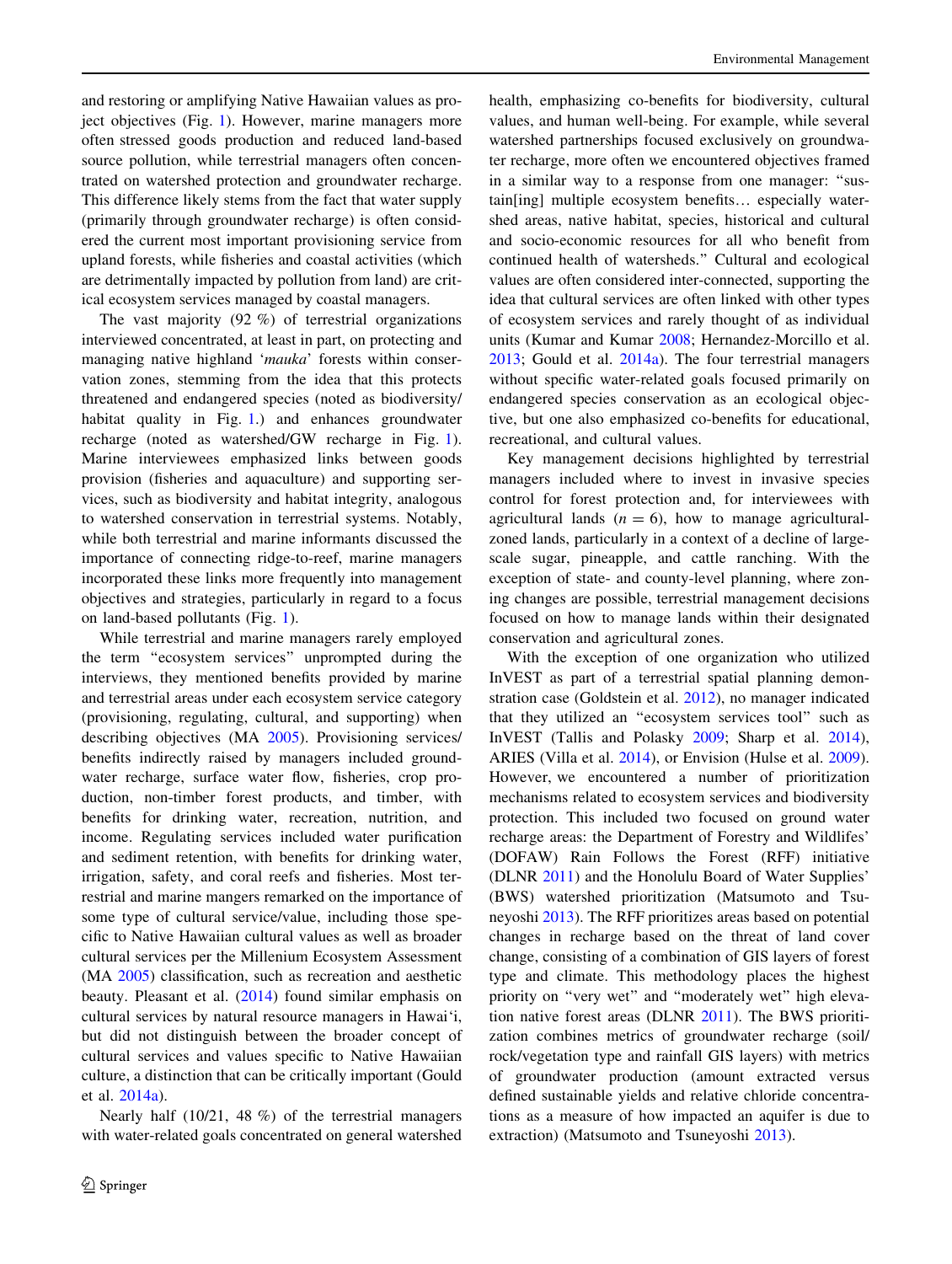Beyond watershed protection, the Nature Conservancy (TNC) prioritizes biodiversity value, threat, and feasibility (TNC [2006](#page-14-0)), while others prioritize based on populations of endangered species and/or areas with high percentage of native vegetation cover. A state manager also discussed the use of the Hawaii Statewide Assessment of Forest Conditions Research Strategy (SWARS) to prioritize areas for conservation or multi-use management (Conry [2010](#page-12-0)). Finally, several terrestrial managers managing land for goods production and environmental protection pointed to multi-criteria analyses, including a land trust which prioritized sites based on multiple goals of public access, environmental resources, cultural sites/historic value, agricultural sites, and viewscapes.

In general, terrestrial managers expressed confidence in current prioritization mechanisms for biodiversity and mauka watershed protection (TNC [2006](#page-14-0); Conry [2010](#page-12-0); DLNR [2011](#page-13-0); Matsumoto and Tsuneyoshi [2013](#page-14-0)). However, they also suggested that funding, access, and available partners often determined management actions as much as, or more than, ecologically based prioritization efforts. However, many indicated that climate change, new species introductions, and increasing human population will present new challenges in management and planning that may not be well handled by existing prioritization processes.

The most prominent use of existing studies on ecosystem services in Hawai'i include communication materials put out by the Rain Follows the Forest Initiative (DLNR) and watersheds partnerships that point to studies on the economic value of native forest for water supplies (Burnett et al. [2006](#page-12-0), DLNR [2011\)](#page-13-0). However, this seems to primarily represent a strategic use of ecosystem services knowledge, rather than to instrumentally prioritize investments. Recent environmental reports from the State Environmental Council used these valuation studies conceptually, evaluating how the cost of environmental changes impacts Hawaii's "genuine progress" (Ostergaard-Klem and Oleson [2014](#page-14-0)), while statewide greater attention is being placed on the loss of ecosystem services more broadly (Hawaii Green Growth Initiative[—http://glispa.org/commitments/](http://glispa.org/commitments/hawai-i-green-growth-initiative) [hawai-i-green-growth-initiative](http://glispa.org/commitments/hawai-i-green-growth-initiative)).

Marine management decisions focused on balancing multiple interests through identification of synergies and trade-offs among different stakeholder groups. Marine managers in government organizations generally prioritized based on areas they are mandated to manage in combination with ecological and socio-economic criteria including fisheries, habitat, species composition, and community interests. NGOs and marine partnerships worked at different scales ranging from statewide to specific watersheds, and prioritized based on a mixture of ecological and social factors, including community readiness and ecological threat levels. No interviewee indicated

that ecosystem service information was specifically used to inform prioritization of marine management actions. Similar to terrestrial managers, marine managers emphasized the importance of political and socio-economic factors influencing where and how management and conservation is implemented. However, marine managers, even more so than terrestrial managers, pointed to the high expense associated with data collection as well as the difficulty of capturing key ecosystem processes in a three-dimensional and dynamic system as a major challenge to strategic decision making. Accordingly, one informant explained that, ''for land, it is simple, we know what area we need to focus on; with the sea we are still figuring it out.''

# Managers' Strategic Focus Areas for Customizing ES Tools

We asked managers<sup>1</sup> to select from a list of ES those that would be most useful to model, map, and quantify; these specific ES were organized under the MA ([2005\)](#page-13-0) categories (Table [1\)](#page-4-0). All terrestrial managers identified hydrologic services as of primary or secondary importance and, to a lesser extent, provisioning services related to goods production (Table [1\)](#page-4-0). Within water-related services, water quality and quantity-related services were of overwhelmingly high interest, including groundwater recharge (78 %), surface water provision  $(74 \%)$ , water quality  $(78 \%)$ , and sediment retention (74 %). With the exception of flood mitigation, which was identified as a management objective by a very few managers, these ES of interest all coincide with terrestrial management goals laid out in "[Management Objectives and Decisions](#page-4-0)" section of this paper. In contrast, the vast majority of marine managers considered food provisioning services important, including fisheries (80 % general and 92 % subsistence) and aquaculture (68 %). Due to the inherent downstream effects, marine informants expressed a much stronger interest in linking land and sea through regulating services, namely water quality and sediment retention (100 %), ground<sup>2</sup> and surface water  $(85 \%)$ , and flood mitigation  $(56 \%)$ .

The majority of terrestrial and marine managers identified one or more cultural services as very important to capture, but emphasized that these 'services' are often inter-connected to each other as well as with provisional and regulatory services, making them difficult to quantify. The most important 'tangible' cultural services identified by terrestrial managers were cultural plants, subsistence pig

<sup>&</sup>lt;sup>1</sup> 23 terrestrial and 25 marine interviewees responded to this question.

<sup>2</sup> Marine managers were asked about groundwater in terms of surface water and groundwater seepage into marine systems (as a regulating service), rather than groundwater recharge or surface water yield (as a provisioning service).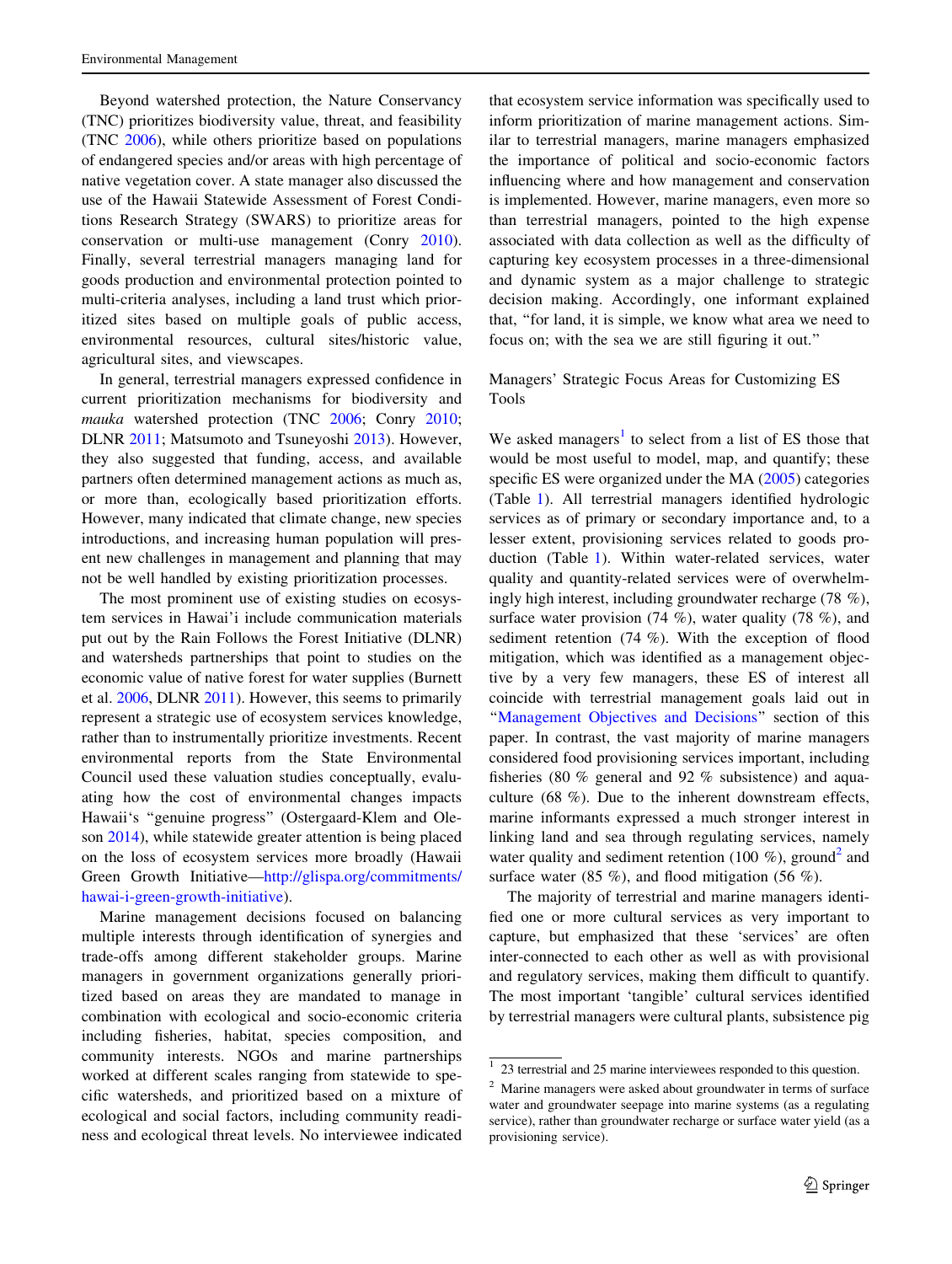hunting, and tourism, while marine managers pointed most to the importance of including subsistence fisheries, tourism, aesthetic beauty, fish ponds, education, and recreation. As found by previous research on cultural ES (Chan et al. [2012;](#page-12-0) Gould et al. [2014a](#page-13-0)), there was clear overlap between cultural ES and other categories of ES, as in the case of subsistence fisheries and pig hunting, which can be classified in multiple ways. Notably, tourism was rarely an explicit management objective because it is the purview of the state Department of Business, Economics, and Tourism. However, managers, nonetheless, wanted it quantified, given the link between natural capital and tourism value.

Because of our focus on modeling, our interviews focused on the 'tangible' cultural services potentially amenable to quantification, but terrestrial and marine managers repeatedly referred to other 'intangible' services, such as a sense of place, spiritual value, and cultural heritage. One interviewee explained that ''cultural resources are part of natural resources—you can't have one without the other,'' and another that ''the Hawaiian system is holistic—you can't really separate things.''

# How Would Knowledge Derived from Ecosystem Service Tools be Used?

All but one terrestrial manager and one marine manager (96 % of all informants) thought an ES decision-making tool would be useful or somewhat useful for management, communication, and/or planning. Terrestrial interviewees (85 %) primarily highlighted potential strategic use, and to a lesser extent *conceptual* (65  $\%$ ), and *instrumental* use (50 %) (Table [2](#page-8-0)). Strategic use was expressed in terms of ''communicating what we already know in a more comprehensive way," and "justifying current management actions.'' Similarly, a terrestrial manager suggested that such a tool could help ''show the benefits of smart growth,'' and could be used to demonstrate the public benefits of planning decisions, which could then facilitate greater generation of government funding (Table [2](#page-8-0)).

Terrestrial managers (65 %) pointed to potential conceptual use to demonstrate links between protecting remaining native forests through invasive species control efforts and freshwater resources, particularly groundwater recharge. This was discussed in terms of education and public outreach as a way to ''connect the dots'' between conservation and human well-being and ''win hearts and mind'' through visual representations of benefits humans derive from ecosystems (Table [2](#page-8-0)).

No terrestrial manager indicated that they would use an ES tool as a central input for planning or decision making. However, half said they would potentially use it instrumentally alongside other decision-making processes. Main constraints to wider instrumental use included a lack of confidence in models and a sentiment that a model would not provide information above and beyond what was already known given field experience or other prioritization tools. Nonetheless, one terrestrial interviewee said that, while they already had their priority areas identified, "any tool that can enhance our ability to identify priority lands would be useful.'' He explained that his organization ''would use it as a filter first and check and balance outcomes with community input.'' Several terrestrial interviewees also indicated that quantification/valuation of ecosystem services could serve as a ''tie breaker'' between prioritization of several sites, and that an ES tool might be useful for statewide planning and for bringing together disperse planning efforts through greater inter-agency dialog. Likewise, another terrestrial interviewee suggested that an ES tool could be used to understand what areas are most important for ecosystem services to help prioritize critical habitat designations, guide changes in state landuse classifications, and institutionalize ecosystem services in the environmental assessment process.

In contrast, all marine interviewees identified ES tools and knowledge as having a high possibility of instrumental use (Table [2\)](#page-8-0). Potential instrumental uses include marine spatial planning, design of marine protected areas and fisheries management areas, prioritization of watershed restoration to reduce land-based pollution, and siting of aquaculture projects. For example, one manager suggested that an ES tool could be used to compare different land and coastal management scenarios to identify important natural buffers, similar to Arkema et al. ([2013\)](#page-12-0). Several marine informants also pointed to the potential value of ES tools in participatory planning and conflict management, including, for example, in facilitating stakeholder engagement in MPA and community-based fisheries management area planning representing both conceptual and instrumental use. Greater expectation of potential instrumental use of ES knowledge and tools among marine managers compared with terrestrial managers may, in part, stem from the need for more spatially explicit information to facilitate ecosystem-based marine spatial planning as mandated National Ocean Policy, for example (Guerry et al. [2012](#page-13-0)).

The majority (69 %) of marine managers also identified potential conceptual use of an ES tool. Marine informants desired a tool that facilitates understanding land and sea linkages, thus improving coordination between terrestrial and marine planning to overcome the existing ''disconnect'' between the two systems. Likewise, a marine interviewee explained ''people like visual representations, if we could have a model to show how x population growth or land-use change would affect multiple benefits, that would be really useful.''

Marine managers indicated substantial strategic use of ES tools with 92 % thinking such a tool would be very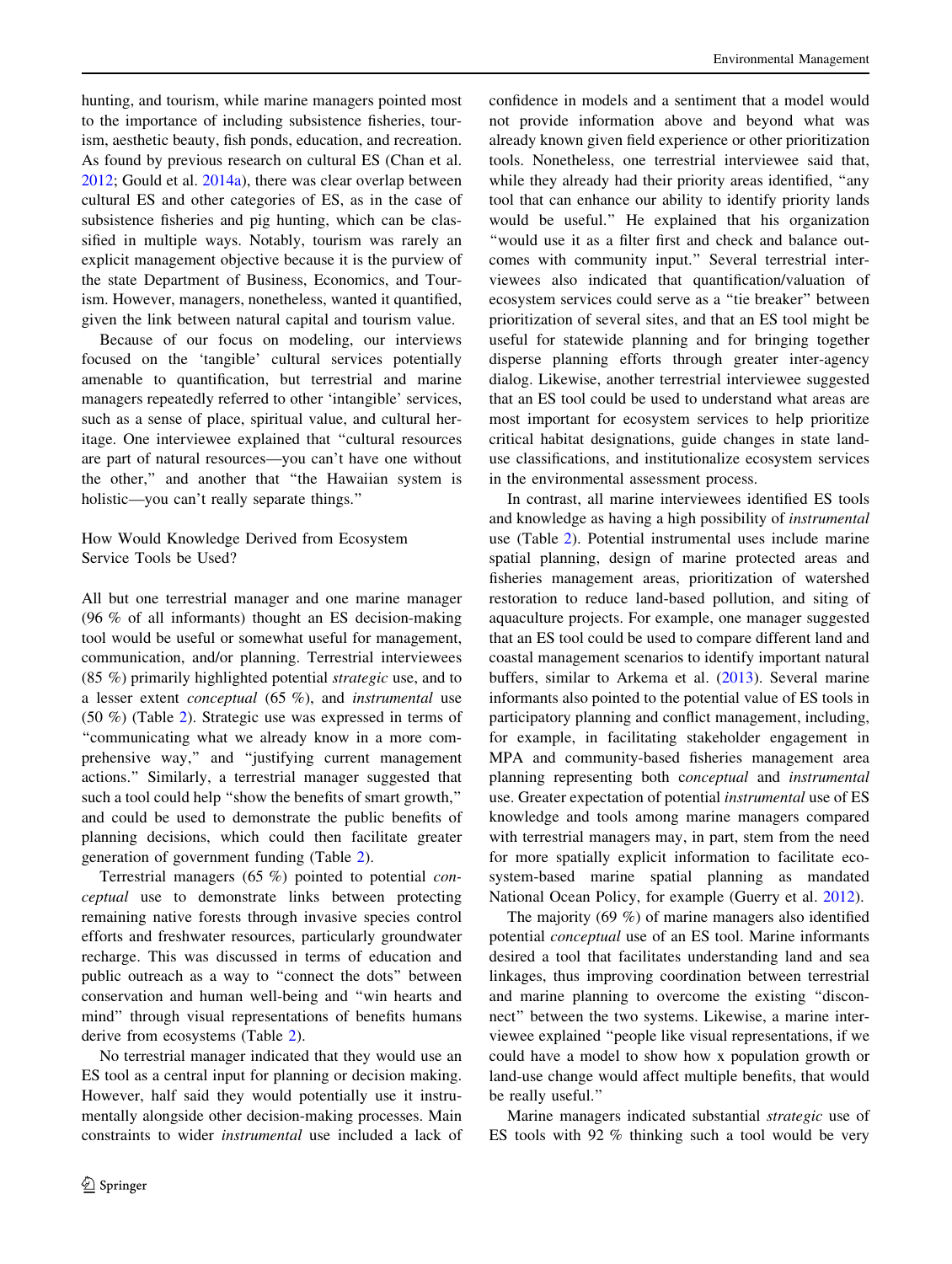# <span id="page-8-0"></span>Table 2 Potential ES tool uses suggested by interviewed managers

|            | Terrestrial                                                                                                                                                                                                                       | Marine                                                                                      |  |
|------------|-----------------------------------------------------------------------------------------------------------------------------------------------------------------------------------------------------------------------------------|---------------------------------------------------------------------------------------------|--|
| Strategic  | Demonstrate benefits and justify actions                                                                                                                                                                                          | Demonstrate benefits and justify actions                                                    |  |
|            | • Demonstrate benefits of ungulate removal<br>• Justify regulatory and permitting procedures                                                                                                                                      | • Justify coastal and marine planning and marine<br>protected areas                         |  |
|            | • Demonstrate value of protected areas                                                                                                                                                                                            | Secure or obtain funding                                                                    |  |
|            | • Communicate what we already know in a more comprehensive way                                                                                                                                                                    | • Increase funding by providing quantitative data to<br>justify proposed management actions |  |
|            | Secure or obtain funding<br>• Secure current or obtain new sources of funding                                                                                                                                                     | • Demonstrate financial return of aquaculture                                               |  |
|            | • Demonstrate monetary benefits of controlling invasive species                                                                                                                                                                   |                                                                                             |  |
| Conceptual | Communicate knowledge and ideas                                                                                                                                                                                                   | Communicate knowledge and ideas                                                             |  |
|            | • Visual experience to win hearts and minds                                                                                                                                                                                       | • Promote greater understanding of ecosystem                                                |  |
|            | • Educational tool                                                                                                                                                                                                                | response to changes in land and coastal<br>management                                       |  |
|            | • Marketing and outreach                                                                                                                                                                                                          | • Demonstrate interconnection and linkages between                                          |  |
|            | Demonstrate links between ecosystems and human well-being                                                                                                                                                                         | land and sea                                                                                |  |
|            | • Frame to connect dots between conservation and human well-being                                                                                                                                                                 | • Provide visual representation of impacts of                                               |  |
|            | • Illuminate areas with multiple use values                                                                                                                                                                                       | population growth and land-use change on marine                                             |  |
|            | • Understand outcomes of fencing on freshwater resources                                                                                                                                                                          | resources                                                                                   |  |
|            | • Understand impacts of climate change and associated changes in<br>plant distribution on freshwater resources                                                                                                                    | • Communication within participatory, community-<br>based management                        |  |
|            | • Understand interactions between land-use change, climate change,<br>population growth, and increased water demand on freshwater<br>supplies                                                                                     | • Projections of climate change                                                             |  |
|            |                                                                                                                                                                                                                                   | Promote holistic understanding of policies and<br>management                                |  |
|            | • Link Western science and traditional ecological knowledge to<br>promote greater understanding                                                                                                                                   | • Evaluate impacts of policies and development plans                                        |  |
|            |                                                                                                                                                                                                                                   | • Define tipping points                                                                     |  |
|            |                                                                                                                                                                                                                                   | • Evaluate potential outcomes of restoration                                                |  |
|            |                                                                                                                                                                                                                                   | • Promote holistic, people-centered understanding of<br>management                          |  |
|            | Instrumental Plan terrestrial management actions                                                                                                                                                                                  | Plan marine management actions                                                              |  |
|            | • Large-scale state planning<br>• Tie breaker to determine conservation prioritization                                                                                                                                            | • Spatial planning for beach restoration and erosion<br>control                             |  |
|            | · Offset restricted hunting areas                                                                                                                                                                                                 | • Design of marine protected areas and fisheries<br>management areas                        |  |
|            | • Optimization of restoration and conservation efforts                                                                                                                                                                            | · Location of aquaculture projects                                                          |  |
|            | • EIS, permitting, and regulations<br>Increase funding and capacity for conservation/sustainable management<br>• Potential increased funding for conservation<br>Increase land-use options through quantifying ecosystem benefits | • Prioritization of watershed restoration efforts                                           |  |
|            |                                                                                                                                                                                                                                   | • Urban and agriculture planning to reduce land-based<br>pollution                          |  |
|            |                                                                                                                                                                                                                                   | • Permitting and mitigation                                                                 |  |
|            |                                                                                                                                                                                                                                   | • Promote participatory planning and conflict<br>management                                 |  |
|            |                                                                                                                                                                                                                                   | Inform/create policies for sustainable management                                           |  |
|            |                                                                                                                                                                                                                                   | • Inform fisheries policy, including allocation<br>schemes                                  |  |
|            |                                                                                                                                                                                                                                   | • Promote payment for ecosystem services programs                                           |  |
|            |                                                                                                                                                                                                                                   | · Balance alternative energy development                                                    |  |
|            |                                                                                                                                                                                                                                   | · Promote local seafood security                                                            |  |
|            |                                                                                                                                                                                                                                   | • Promote adaptive management                                                               |  |
|            |                                                                                                                                                                                                                                   |                                                                                             |  |

useful or potentially useful to justify management actions or secure or increase funding. Strategic uses included support for management decisions in face of public, decision makers, and funders and providing justification for coastal and marine spatial planning. Another pointed to the potential of an ES tool to help provide justification for not building homes adjacent to coastal areas, providing concrete information on potential risks.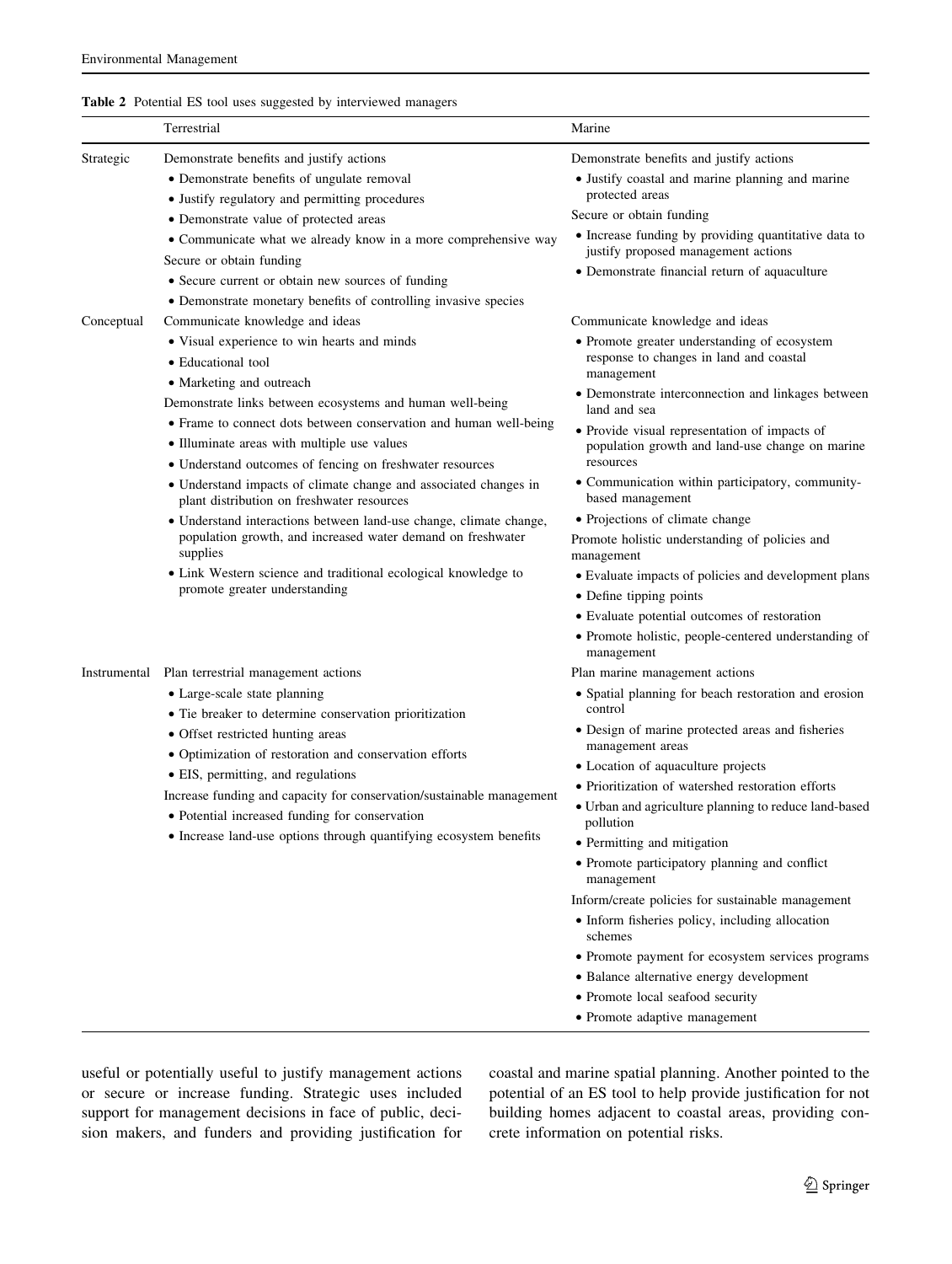What Aspects of Model Design (and Implementation) are Critical to Ensure Tool is Most Useful for Natural Resource Management in Hawai'i?

We asked managers about what aspects of ES tool design would influence the likelihood of adoption by their organization. Managers overwhelmingly (81 % of terrestrial managers and 76 % of marine managers) emphasized the importance of model platform simplicity and low resource and time requirements if they were to be the ones to run the ES tool. While ES tools are often designed to economize resource inputs (Ruckelshaus et al., in press), Bagstad et al. [\(2013](#page-12-0)) found that they remain too resource-intensive to gain widespread traction in decision making. Our findings support this, with implications for Hawai'i and beyond; for widespread adoption and use, an ES tool likely needs to be user-friendly, require relatively little staff time, and be available as an open-source platform (or at low cost).

Simplicity must be balanced by model accuracy, validation, and explicit communication of uncertainty, as most managers expressed skepticism of generalized, simplistic models given the complexity of Hawaiian systems, and concerns over data availability. Likewise, an interviewee emphasized the importance of tailoring tool outputs to the State decision-making process and ensuring that results are transparent and useful for public communication. Other informants emphasized the importance of classifying the different scales at which management decisions are made, ranging from statewide planning down to site-level actions. Hence, this may require the adoption of multi-scale decision support tools to accommodate the multiple levels of policy making or identifying the scales for which the tools perform best (Bagstad et al. [2013\)](#page-12-0).

We encountered a mixed response on whether outputs should be in relative or absolute values, with managers expressing that, while ideal if feasible, absolute numbers may be difficult to generate with confidence. More specifically, 41 % terrestrial respondents thought relative values would be sufficient, while 59 % thought it would be much better to have absolute values. Terrestrial managers emphasized the importance of absolute changes, with one manager explaining ''it is always good to see a number. A little or a lot people don't get," and another that "funders like numbers.'' However, others thought, ''for the majority of projects, knowing that doing something that is helping is enough.'' Several emphasized the importance of how the model is used and for what audience in determining the type of information generated and its usefulness. In contrast, marine managers thought both relative values (76 %) and absolute numbers  $(44 \%)$  would be very useful,<sup>3</sup> depending on the ES modeled and the metric used to express it. Marine managers, even more so than terrestrial managers, pointed to the difficulty in accurately generating

absolute values, and, thus, generally were more comfortable with the idea of using relative values in the context of decision making (Table [3\)](#page-10-0).

The majority of managers expressed interest in monetary valuation to justify proposed management actions and secure funding. Terrestrial managers expressed a high level of interest in monetary valuation of services (vs. just a biophysical value) (70 %), particularly for hydrologic services. One manager stated ''I would love to know the market value of water. These are little nuggets of gold for us in terms of being able to say that recharge is equal to dollars.'' Likewise, a terrestrial informant explained that ''the legislature is primarily interested in monetary benefits. There is great value in being able to quantify why here and not there.'' Of note, however, is that studies producing contextualized market values of water in Hawai'i, in the context of ecosystem services, do exist (Kaiser and Roumasset [2002](#page-13-0); Kaiser et al. [2008;](#page-13-0) Kaiser [2014\)](#page-13-0). This points to the need for improved communication of such research to practitioners and decision makers. However, that decision makers are interested in knowing where to focus conservation and restoration efforts, suggests a need for strategies to transfer this type of knowledge to specific and diverse decision contexts. The majority of marine managers (68 %) also thought assigning a monetary value to provisioning and/or regulating services was important. However, while managers were enthusiastic about placing a monetary value on provisioning and regulating ES, they generally opposed any monetary valuation of cultural services.

The ability of the tool to connect ridge-to-reef was considered very important to a majority of terrestrial (73 %) and marine (92 %) managers, who generally expressed that ''you can't have a successful model in Hawai'i without this.'' This finding would likely apply to other island systems (Yee et al. [2014\)](#page-15-0). In addition to modeling ecosystem services under current conditions, a number of managers pointed to the importance of the tool's ability to model scenarios of global climate change and water demand associated with population growth and policy change. One terrestrial informant thought agent-based modeling of land and coastal use would be helpful in developing comprehensive statewide planning efforts. While specifically referred to in the Hawaiian context, concerns over population growth, increasing demand for natural resources, watershed management, and climate change, are applicable to many island systems and beyond (Yee et al. [2014;](#page-15-0) Jupiter and Egli [2010](#page-13-0); Grantham et al. [2011](#page-13-0)).

<sup>3</sup> Marine managers were not asked to determine which would be more useful, and so there was some overlap between the usefulness of absolute and relative values.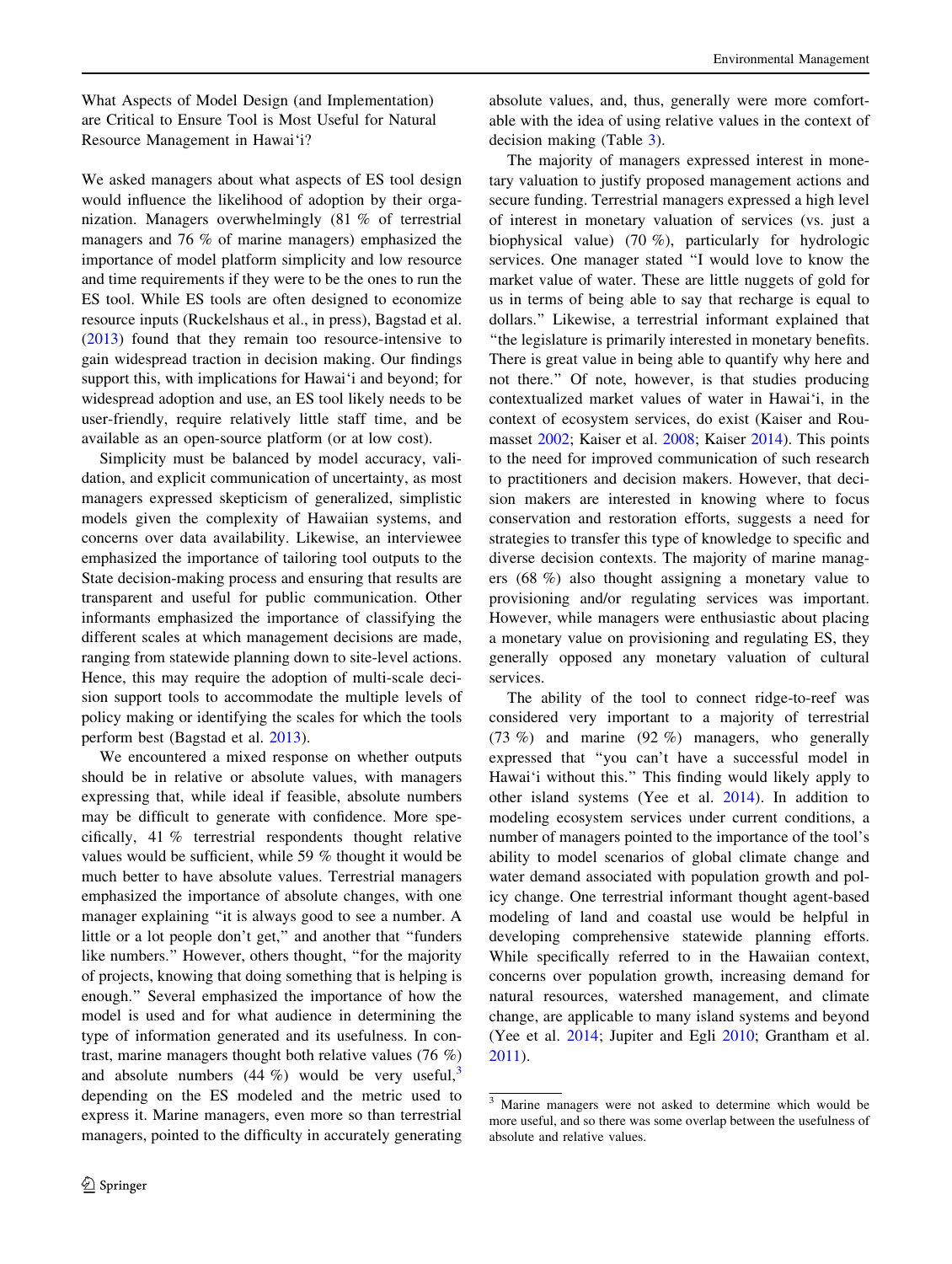<span id="page-10-0"></span>

| Table 3 Model attributes<br>identified as important<br>determinants for adoption | Model attributes                                      | Terrestrial   | Marine       |
|----------------------------------------------------------------------------------|-------------------------------------------------------|---------------|--------------|
|                                                                                  | Simplicity: ease of use and low resource requirements | 17/21(81%)    | 19/25(76%)   |
|                                                                                  | Production of relative service values                 | 7/17(41%      | 19/25(76%)   |
|                                                                                  | Production of absolute service values                 | $10/17(59\%)$ | 11/25(44%)   |
|                                                                                  | Monetary valuation                                    | $16/23(70\%)$ | 17/25(68%)   |
|                                                                                  | Ridge-to-reef connection                              | 16/22(73%)    | $24/26(92\%$ |

We identified several concerns by informants regarding the implementation of ecosystem service models, including model inaccuracy, and the risk of undermining current management strategies. The most commonly noted risk was inaccurate or misleading information, which could "misguide management." Marine informants, in particular, emphasized the challenge of accurately capturing relevant processes, further noting that the quality of model inputs is limited by a general paucity of data. In order to mitigate this, managers pointed to the importance of model outputs including estimates of uncertainty. Future research should examine how current practices address risk and uncertainty given that decision making with little to no information also presents challenges and drawbacks (Hubbard [2009\)](#page-13-0).

### Conclusions: The Path Forward

Our results point to clear interest in further development of ES knowledge and decision support tools for land and marine management in Hawai'i. Based on interviewee management objectives (Fig. [1](#page-3-0)) and decision contexts, existing use of ES knowledge and tools in the literature, priority ES (Table [1\)](#page-4-0), and new potential uses (instrumental, conceptual, and strategic) (Table [2](#page-8-0)), we highlight four potential opportunities for further incorporation of ES tools and knowledge. We then discuss strategies to achieve these in the unique social, cultural, economic, and biophysical context of Hawai'i.

Opportunity 1: Mauka Conservation—Linking Water and Biodiversity Through Invasive Species Management

First, we see an opportunity for ES knowledge and tools to improve understanding of the impacts of forest management activities, including ungulate removal and weed control, on hydrologic ecosystem services in a spatially explicit manner. This is based on our finding that the majority of terrestrial managers considered watershed health or groundwater recharge a management objective, and that they saw a strong link between these objectives and conserving native forest through invasive species control. Results could (1) illuminate the links between land management and ecosystem services provision (conceptual); (2) demonstrate the value of invasive species control efforts in biophysical and monetary terms, which could then be used to justify watershed protection and invasive species control efforts (strategic); and (3) leverage funding and, in turn, enhance management capabilities (instrumental).

Realizing this opportunity will require developing simplified biophysical models that adequately capture key processes and controls on water yield, sediment retention, and groundwater recharge in contexts characterized by limited data availability and use, complex biophysical processes, and high environmental heterogeneity (Brauman et al. [2012;](#page-12-0) SRGI [2012](#page-14-0)). Highly specified and place-specific models, such as the one developed by the U.S. Forest Service to quantify the effects of strawberry guava on water yield on the Hamakua coast (MacKenzie [2013](#page-13-0)), could be moved to simpler, manager-accessible platforms. We envision parallel approaches, where complex, placebased models can be used to evaluate biophysical outcomes of given scenarios for areas where precise estimates are required, while a more user-friendly, generic ES platform can provide less precise, but useful and accurate, information on ES to managers broadly. A pending question is the concurrence of management advice generated by the complex biophysical and simplified ES approaches, which is likely highly dependent on the scale of application (Bagstad et al. [2013](#page-12-0)). For small-scale decisions where localization is more important, we recommend linking locally utilized and validated complex models into ecosystem services model platforms, such as InVEST (Tallis and Polasky [2009;](#page-14-0) Sharp et al. [2014\)](#page-14-0), ARIES (Villa et al. [2014](#page-15-0)), or Envision (Hulse et al. [2009\)](#page-13-0) in order to link biophysical and human well-being outcomes (Bagstad et al. [2013](#page-12-0)). Further, where economic analysis is required, hydrologic models could be complemented by local economic valuation studies (Roumasset and Wada [2013](#page-14-0); Burnett and Wada [2014\)](#page-12-0). Monitoring hydrologic services and validating models is a critical complement of the ecosystem service assessment process that can improve the utility and accuracy of modeled results, as well as provide empirical data to increase understanding of links between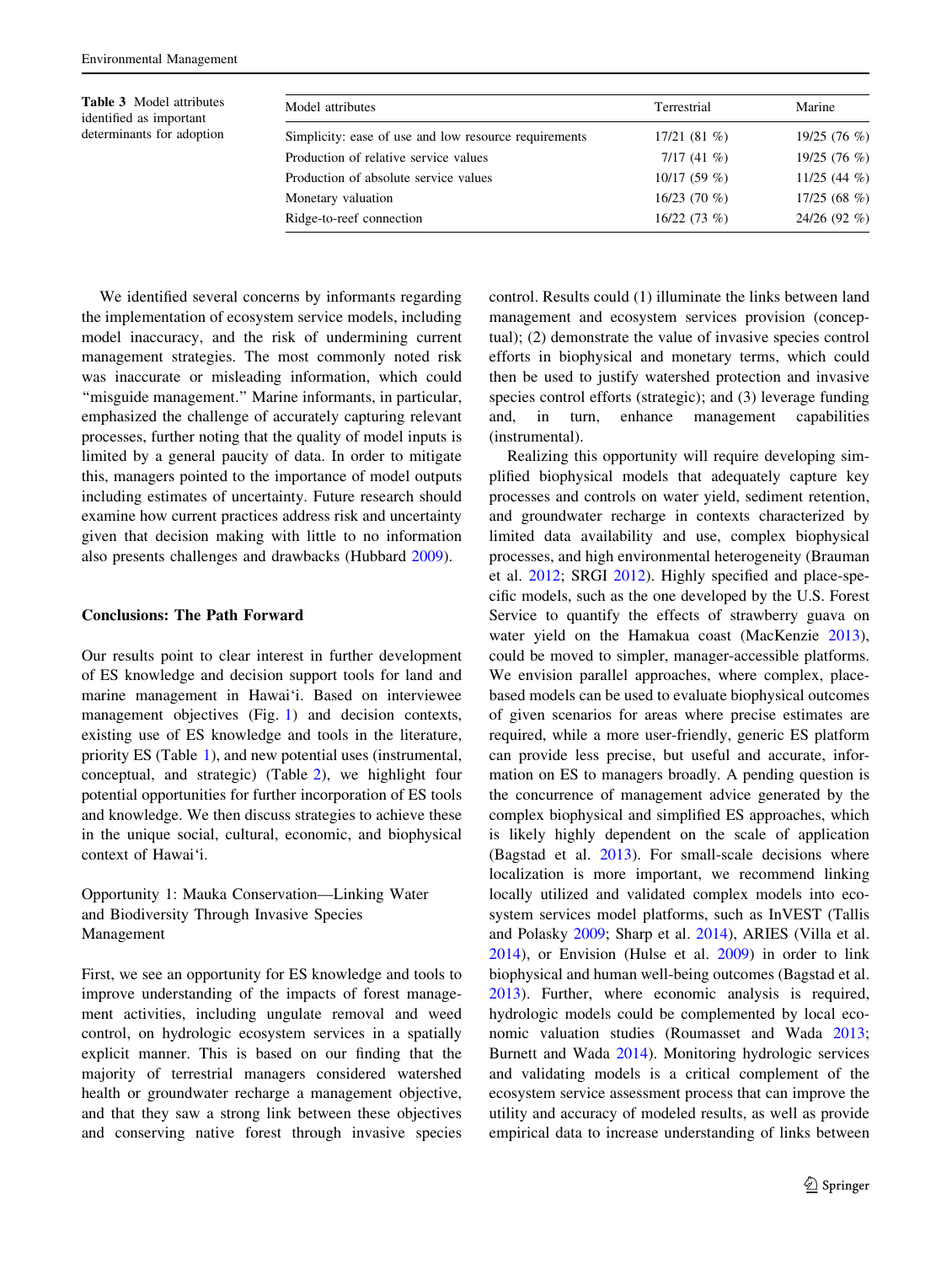land and coastal use and ecosystem services (Rosenthal et al. [2014\)](#page-14-0).

ES knowledge and tools could also uncover biodiversity trade-offs and win-wins posed by prioritizing conservation investments based exclusively on hydrologic services. For example, tropical dry forests have very high conservation value for rare and endangered species, but not as high value for groundwater recharge. Thus, tracking the impacts of ES-based management on broader biodiversity conservation efforts could demonstrate whether a focus on ecosystem services will benefit or detract from biodiversity conservation efforts (Chan et al. [2006](#page-12-0); Reyers et al. [2012](#page-14-0)).

## Opportunity 2: Supporting Sustainable Agriculture

Second, we see a clear opportunity to quantify flows of ecosystem services from agricultural lands to underpin the creation of payment for ecosystem services and other policy mechanisms that promote agricultural management with wider societal benefits. As pointed out by some of the interviewees in this study, quantifying and placing a monetary value on the services from sustainable agricultural management, so land owners can justify—and potentially be paid for—keeping agricultural land agricultural and managing it in a sustainable way, would provide important benefits for current and future generations in Hawai'i. The opportunity to value and compensate landowners for land management strategies that provide ecosystem services to broader society is particularly timely given a wide transition to alternative agricultural systems from large-scale pineapple, sugar, and ranching.

To realize this, policy mechanisms, e.g., carbon credits (Goldstein et al. [2008](#page-13-0)) or water funds (Goldman-Benner et al. [2012](#page-13-0)), and detailed processes to quantify the multiple benefits that come from agricultural lands are needed. This will require ES quantification and valuation at multiple scales, including at the site scale, through adaption of methodologies like TESSA (a Toolkit methodology for the assessment of ecosystem services at sites of biodiversity and conservation importance) (Peh et al. [2013\)](#page-14-0), as well as at larger scales, through platforms like InVEST and ARIES. A key challenge for utilizing models like InVEST for this purpose, beyond the need to adapt them to the biophysical context of Hawai'i, will be to accurately parameterize models to reflect different land management strategies within land use/land cover classes, and to create integrated monitoring programs.

#### Opportunity 3: Facilitating Ridge-to-Reef Management

The majority of managers, particularly marine informants, emphasized the importance of an ES tool having the ability to connect ridge to reef in order to enhance understanding of linkages between terrestrial and marine systems and support watershed-based management. Land management decisions can also have downstream impacts on terrestrial, aquatic, and marine environments (Carrier et al. [2012](#page-12-0); Tallis et al. [2008](#page-14-0); Thomas et al. [2012\)](#page-14-0). Communities relying on coral reef ecosystem services are often vulnerable to downstream impacts of upstream land use (Syrbe and Walz [2012](#page-14-0)), and a growing number of studies seek to illuminate land-sea linkages (Jokiel et al. [2011;](#page-13-0) Rodgers et al. [2012](#page-14-0); Stock et al. [2011](#page-14-0); SOP [2012\)](#page-14-0). An ES tool that links land and sea could (1) *instrumentally* lead to more sustainable land and coastal management and planning; (2) conceptually quantify, value, and communicate these linkages and coordinate more affectively across agencies; and (3) strategically assist community groups, managers, and planners seeking integrated solutions. This would require linked terrestrial and marine models that forecast how land-use and management changes impact sediment delivery, water quality (e.g., nutrients), and water yield to coastal systems, and how coastal ecosystems in turn respond to changes in these inputs. As with other applications of an ES tool, low time and data requirements will need to be balanced with the challenges of capturing the complexity of land-sea processes (Guerry et al. [2012](#page-13-0); Yee et al. [2014\)](#page-15-0).

# Opportunity 4: Large-Scale State Terrestrial and Marine Spatial Planning

Interviewees working at multiple scales of management suggested that ES tools could be useful for broader statelevel planning. We see an opportunity to utilize ES modeling to guide Hawaii's Land Use Commission in decisions regarding re-designation of lands (between conservation, urban, rural, or agriculture per the State Land Use Law (Chapter 205, Hawai'i Revised Statues), based on the potential change in ecosystem services. The Land Use Commission is required to evaluate impacts on the preservation or maintenance of important natural systems or habitats, and the maintenance of valued cultural, historical, or natural resources. An ecosystem services framework that takes into account a suite of natural capital assets and their ES could assist in the county and statewide planning process.

We also see an opportunity for an ES tool to contribute to statewide marine and coastal spatial planning, as well as climate change adaptation. Holistic, integrated, adaptive management can meet the dual goals of mitigating threats to the coastal environment while promoting human wellbeing and the economy, but this requires understanding the relationships between people and nearshore ecosystems (Wamukota et al. [2012](#page-15-0)). An ES tool provides a means to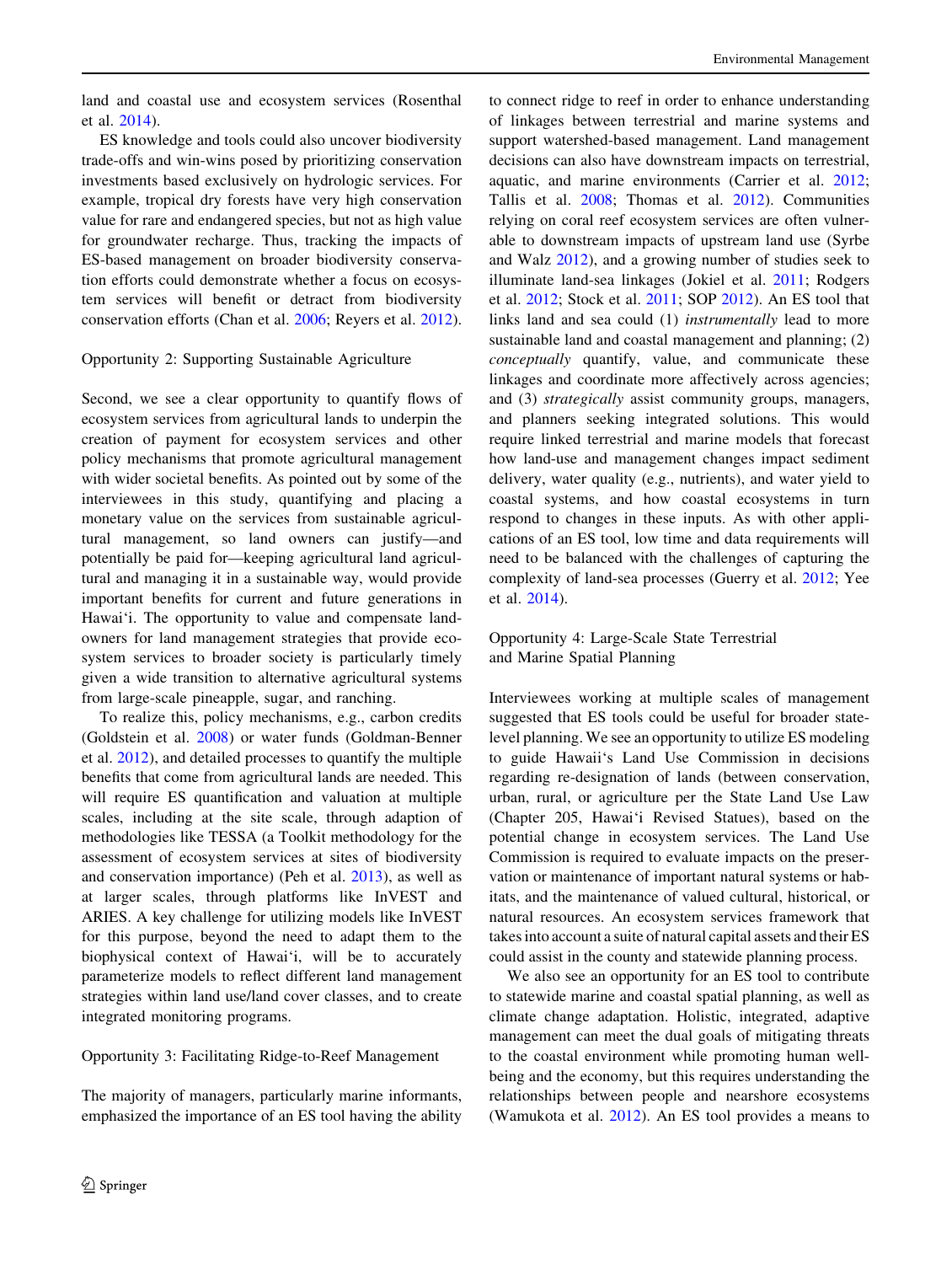<span id="page-12-0"></span>consider multiple ecosystem services and benefits, as well as the trade-offs and win-wins.

Greater incorporation of ES knowledge into statewide planning would be aided through the use of spatially explicit ES tools adapted to the biophysical, social, cultural, and economic context of Hawai'i. This would allow for comprehensive scenario analysis of the cumulative and emergent impacts of multiple land-use and management changes as well as climate change. It would also enable planners to identify beneficiaries of ES, which may facilitate public support of sustainable management policies or uncover vulnerabilities of certain groups to impacts of, e.g., climate change and land/coastal use (Arkema et al. 2013). Balancing benefits of generalizing ES tools is challenging when diverse groups in Hawai'i will value and experience different places in distinct ways (Vaughan and Ardoin [2013\)](#page-14-0). For ecosystem services assessment to benefit people in an equitable way, great attention must be paid to incorporating and integrating values and knowledge across diverse stakeholders and communities (Berbés-Blázquez 2012).

In summary, ES knowledge and tools may contribute to sustainable natural resource management in Hawai'i and other islands experiencing similar issues, particularly through linking mauka forest protection for biodiversity and freshwater resources, promoting sustainable agriculture, facilitating ridge-to-reef planning, and statewide, holistic planning. ES tools will need to take into account the island's biophysical, socio-economic, and cultural context. Simplicity and ease of use need to be balanced with accurate display of uncertainty in modeling complex systems and their associated services and benefits. Given the diversity of potential uses and scales of use, decision makers require a toolbox of ES decision support tools and models rather than a one-size-fits-all ES tool. Managers also need to know how and when to use these tools in order to meet the need at hand. It will be extremely important to have communication and extension (training, application demonstration, etc.) to ensure uptake. Several issues that will affect the usefulness of ES tools for island decision makers are presented here and are also useful for understanding ''more complex continental systems'' (Vitousek [1995;](#page-15-0) Vitousek [2002](#page-15-0)).

Acknowledgments This work would not have been possible without funding from USDA Grants Hatch HAW01125-H and McIntire-Stennis HAW01120-M. We would also like to thank all of the natural resource managers and decision makers who generously shared their time and expertise with us during the interview process. We thank Creighton Litton and Chris Lepczyk for their input on the interview questionnaires and Lisa Mandle for helpful input on a draft of the manuscript. We also thank two anonymous reviewers for their helpful comments and suggestions that were integrated to improve the manuscript.

## References

- Arkema KK, Guannel G, Verutes G, Wood SA, Guerry A, Ruckelshaus M, Kareiva P, Lacayo M, Silver JM (2013) Coastal habitats shield people and property from sea-level rise and storms Nature. Clim Chang 3:913–918. doi[:10.1038/nclimate1944](http://dx.doi.org/10.1038/nclimate1944)
- Bagstad KJ, Semmens DJ, Waage S, Winthrop R (2013) A comparative assessment of decision-support tools for ecosystem services quantification and valuation. Ecosyst Serv 5:27–39. doi[:10.1016/j.ecoser.2013.07.004](http://dx.doi.org/10.1016/j.ecoser.2013.07.004)
- Berbés-Blázquez M (2012) A participatory assessment of ecosystem services and human wellbeing in rural Costa Rica using photovoice. Environ Manage 49:862–875. doi:[10.1007/s00267-012-](http://dx.doi.org/10.1007/s00267-012-9822-9) [9822-9](http://dx.doi.org/10.1007/s00267-012-9822-9)
- Braat LC, de Groot R (2012) The ecosystem services agenda: bridging the worlds of natural science and economics, conservation and development, and public and private policy. Ecosyst Serv 1:4–15. doi[:10.1016/j.ecoser.2012.07.011](http://dx.doi.org/10.1016/j.ecoser.2012.07.011)
- Brauman KA, Freyberg DL, Daily GC (2012) Land cover effects on groundwater recharge in the tropics: ecohydrologic mechanisms. Ecohydrology 5:435–444. doi[:10.1002/eco.236](http://dx.doi.org/10.1002/eco.236)
- Burnett K, Wada C (2014) Optimal groundwater management where recharge is declining: a method for valuing the recharge benefits of watershed conservation. Environ Econ Policy Stud
- Burnett K, Kaiser B, Pitafi BA, Roumasset J (2006) Prevention, eradication, and containment of invasive species: illustrations from Hawaii. Agric Res Econ Rev 35:63
- Burnett KM, D'Evelyn S, Kaiser BA, Nantamanasikarn P, Roumasset JA (2008) Beyond the lamppost: optimal prevention and control of the brown tree snake in Hawaii. Ecol Econ 67:66–74. doi:[10.](http://dx.doi.org/10.1016/j.ecolecon.2007.11.012) [1016/j.ecolecon.2007.11.012](http://dx.doi.org/10.1016/j.ecolecon.2007.11.012)
- Cardinale BJ, Duffy JE, Gonzalez A, Hooper DU, Perrings C, Venail P, Narwani A, Mace GM, Tilman D, Wardle DA, Kinzig AP, Daily GC, Loreau M, Grace JB, Larigauderie A, Srivastava DS, Naeem S (2012) Biodiversity loss and its impact on humanity. Nature 486:59–67. doi:[10.1038/nature11148](http://dx.doi.org/10.1038/nature11148)
- Carrier SD, Bruland GL, Cox LJ, Lepczyk CA (2012) The perceptions of coastal resource managers in Hawai'i: the current situation and outlook for the future. Ocean Coast Manag 69:291–298. doi:[10.1016/j.ocecoaman.2012.07.028](http://dx.doi.org/10.1016/j.ocecoaman.2012.07.028)
- Cesar HSJ, van Beukering P (2004) Economic valuation of the coral reefs of Hawai'i. Pac Sci 58:231–242. doi:[10.1353/psc.2004.](http://dx.doi.org/10.1353/psc.2004.0014) [0014](http://dx.doi.org/10.1353/psc.2004.0014)
- Chan KMA, Shaw MR, Cameron DR, Underwood EC, Daily GC (2006) Conservation planning for ecosystem services. Plos Biol 4:2138–2152. doi[:10.1371/journal.pbio.0040379](http://dx.doi.org/10.1371/journal.pbio.0040379)
- Chan KMA, Guerry AD, Balvanera P, Klain S, Satterfield T, Basurto X, Bostrom A, Chuenpagdee R, Gould R, Halpern BS, Hannahs N, Levine J, Norton B, Ruckelshaus M, Russell R, Tam J, Woodside U (2012) Where are cultural and social in ecosystem services? A framework for constructive engagement. Bioscience 62:744–756. doi:[10.1525/bio.2012.62.8.7](http://dx.doi.org/10.1525/bio.2012.62.8.7)
- Cinner JE, Aswani S (2007) Integrating customary management into marine conservation. Biol Conserv 140:201–216. doi:[10.1016/j.](http://dx.doi.org/10.1016/j.biocon.2007.08.008) [biocon.2007.08.008](http://dx.doi.org/10.1016/j.biocon.2007.08.008)
- Conry P (2010) Hawaii Statewide Assessment of Forest Conditions and Resource Strategy 2010. Hawai'i Department of Land and Natural Resources, Division of Forestry and Wildlife, Honolulu, HI
- Daily CD, Polasky S, Goldstein J, Kareiva PM, Mooney HA, Pejchar L, Ricketts TH, Salzman J, Shallenberger R (2009) Ecosystem services in decision making: time to deliver. Front Ecol Environ 7:21–28. <http://dx.doi.org/10.1890/080025>
- DeMartini E, Jokiel P, Beets J, Stender Y, Storlazzi C, Minton D, Conklin E (2013) Terrigenous sediment impact on coral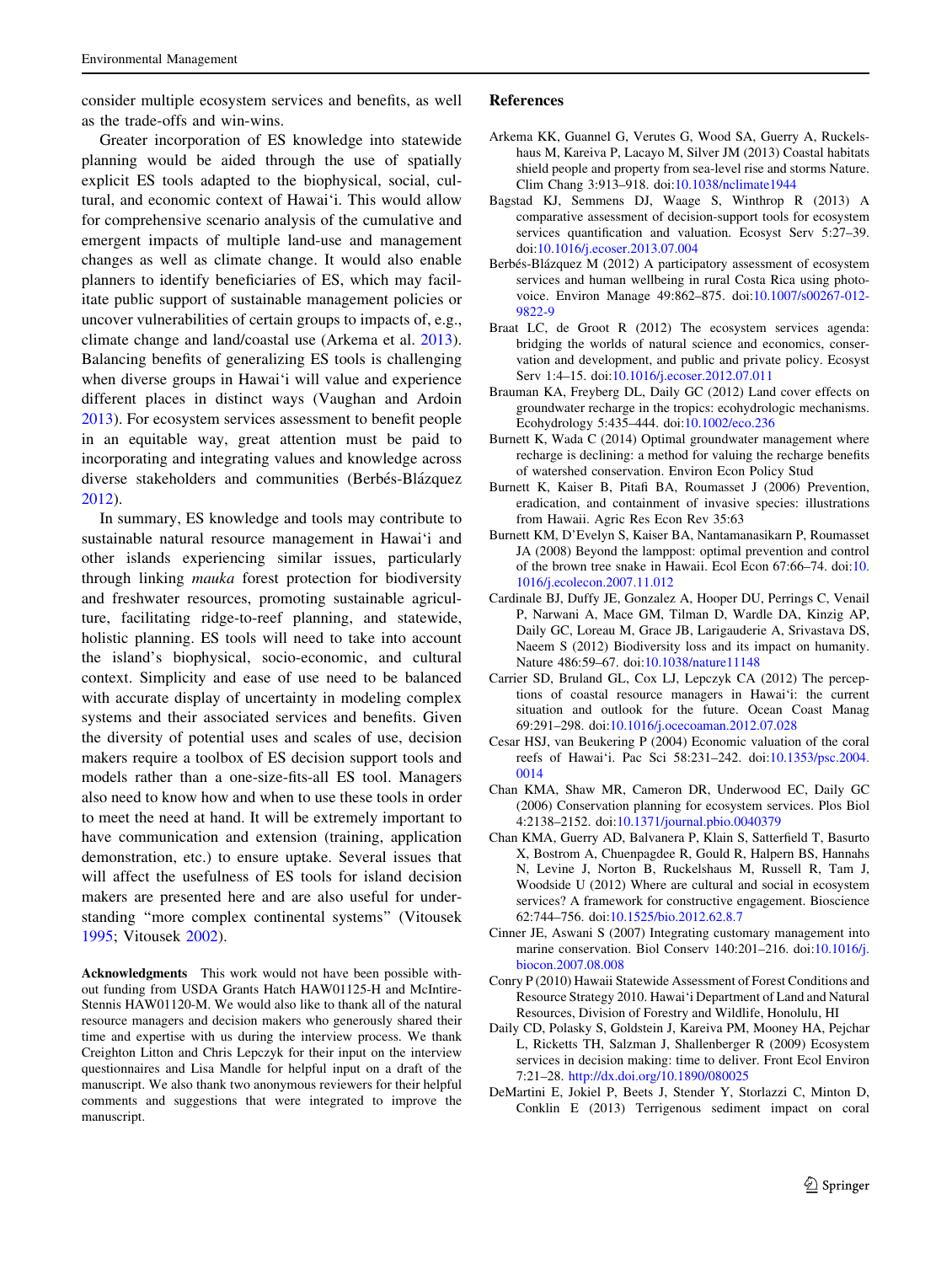<span id="page-13-0"></span>recruitment and growth affects the use of coral habitat by recruit parrotfishes (F. Scaridae). J Coastal Conserv 17(3):417–429. doi[:10.1007/s11852-013-0247-2](http://dx.doi.org/10.1007/s11852-013-0247-2)

- Derrickson SAK, Robotham MP, Olive SG, Evensen CL (2002) Watershed management and policy in Hawaii: coming full circle. J Am Water Resour Assoc 38:563–576. doi:[10.1111/j.](http://dx.doi.org/10.1111/j.1752-1688.2002.tb04338.x) [1752-1688.2002.tb04338.x](http://dx.doi.org/10.1111/j.1752-1688.2002.tb04338.x)
- DLNR (2011) The rain follows the forest: a plan to replenish Hawaii's source of water. Department of Land and Natural Resources, State of Hawaii.
- Egoh B, Reyers B, Rouget M, Richardson DM, Le Maitre DC, van Jaarsveld AS (2008) Mapping ecosystem services for planning and management. Agric Ecosyst Environ 127:135–140. doi:[10.](http://dx.doi.org/10.1016/j.agee.2008.03.013) [1016/j.agee.2008.03.013](http://dx.doi.org/10.1016/j.agee.2008.03.013)
- Farley KA, Bremer LL, Harden CP, Hartsig J (2013) Changes in carbon storage under alternative land uses in biodiverse Andean grasslands: implications for payment for ecosystem services. Conserv Lett 6:21–25. doi:[10.1111/j.1755-263X.2012.00267.x](http://dx.doi.org/10.1111/j.1755-263X.2012.00267.x)
- Foley JA, DeFries R, Asner GP, Barford C, Bonan G, Carpenter SR, Chapin FS, Coe MT, Daily GC, Gibbs HK, Helkowski JH, Holloway T, Howard EA, Kucharik CJ, Monfreda C, Patz JA, Prentice IC, Ramankutty N, Snyder PK (2005) Global consequences of land use. Science 309:570–574. doi[:10.1126/science.](http://dx.doi.org/10.1126/science.1111772) [1111772](http://dx.doi.org/10.1126/science.1111772)
- Friedlander A, Aeby G, Brainard R, Brown E, Chaston K, Clark A, McGowan P, Montgomery T, Walsh W, Williams I, Wiltse W (2008) The state of coral reef ecosystems of the Main Hawaiian Islands. Coral Report 2008, NOAA
- Goldman-Benner RL, Benitez S, Boucher T, Calvache A, Daily G, Kareiva P, Kroeger T, Ramos A (2012) Water funds and payments for ecosystem services: practice learns from theory and theory can learn from practice. Oryx 46:55–63. doi[:10.1017/](http://dx.doi.org/10.1017/s0030605311001050) [s0030605311001050](http://dx.doi.org/10.1017/s0030605311001050)
- Goldstein JH, Pejchar L, Daily GC (2008) Using return-on-investment to guide restoration: a case study from Hawaii. Conserv Lett 1:236–243. doi[:10.1111/j.1755-263X.2008.00031.x](http://dx.doi.org/10.1111/j.1755-263X.2008.00031.x)
- Goldstein JH, Caldarone G, Duarte TK, Ennaanay D, Hannahs N, Mendoza G, Polasky S, Wolny S, Daily GC (2012) Integrating ecosystem-service tradeoffs into land-use decisions. Proc Natl Acad Sci USA 109:7565–7570. doi[:10.1073/pnas.1201040109](http://dx.doi.org/10.1073/pnas.1201040109)
- Gould RK, Ardoin NM, Woodside U, Satterfield T, Hannahs N, Daily GC (2014a) The forest has a story: cultural ecosystem services in Kona, Hawai'i. Ecol Soc 19(3):55. doi:[10.5751/ES-06893-](http://dx.doi.org/10.5751/ES-06893-190355) [190355](http://dx.doi.org/10.5751/ES-06893-190355)
- Gould RK, Klain S, Ardoin NM, Woodside U, Hannahs N, Satterfield T, Chan KMA, Daily GC (2014b) A protocol for eliciting nonmaterial values using a cultural ecosystem services frame. Conserv Biol
- Grantham HS, McLeod E, Brooks A, Jupiter SD, Hardcastle J, Richardson AJ, Watson JEM (2011) Ecosystem-based adaptation in marine ecosystems of tropical Oceania in response to climate change. Pac Conserv Biol 17(3):241
- Guerry AD, Ruckelshaus MH, Arkema KK, Bernhardt JR, Guannel G, Kim C-K, Marsik M, Papenfus M, Toft JE, Verutes G, Wood SA, Beck M, Chan F, Chan KMA, Gelfenbaum G, Gold BD, Halpern BS, Labiosa WB, Lester SE, Levin PS, McField M, Pinsky ML, Plummer M, Polasky S, Ruggiero P, Sutherland DA, Tallis H, Day A, Spencer J (2012) Modeling benefits from nature: using ecosystem services to inform coastal and marine spatial planning. Int J Biodivers Sci Ecosyst Ser Manag 8:107–121. doi[:10.1080/21513732.2011.647835](http://dx.doi.org/10.1080/21513732.2011.647835)
- Gutrich J, Donovan D, Finucane M, Focht W, Hitzhusen F, Manopimoke S, McCauley D, Norton B, Sabatier P, Salzman J, Sasmitawidjaja V (2005) Science in the public process of ecosystem management: lessons from Hawaii, Southeast Asia,

Africa and the US Mainland. J Environ Manag 76:197–209. doi[:10.1016/j.jenvman.2005.01.015](http://dx.doi.org/10.1016/j.jenvman.2005.01.015)

- Hernandez-Morcillo M, Plieninger T, Bieling C (2013) An empirical review of cultural ecosystem service indicators. Ecol Indic 29:434–444. doi:[10.1016/j.ecolind.2013.01.013](http://dx.doi.org/10.1016/j.ecolind.2013.01.013)
- Higuchi J (2008) Propagating cultural kipuka: the obstacles and opportunities of establishing a community-based subsistence fishing area University of Hawaii Law Review 31: 1–30
- Hubbard DW (2009) The failure of risk management: why it's broken and how to fix it. John Wiley and Sons, Hoboken
- Hulse D, Branscomb A, Enright C, Bolte J (2009) Anticipating floodplain trajectories: a comparison of two alternative futures approaches. Landsc Ecol 24:1067–1090. doi[:10.1007/s10980-](http://dx.doi.org/10.1007/s10980-008-9255-2) [008-9255-2](http://dx.doi.org/10.1007/s10980-008-9255-2)
- Jokiel P, Rodgers K, Walsh W, Polhemus D, Wilhelm T (2011) Marine resource management in the Hawaiian archipelago: the traditional Hawaiian system in relation to the western approach. J Mar Biol. doi: [10.1155/2011/151682](http://dx.doi.org/10.1155/2011/151682)
- Jupiter SD, Egli DP (2010) Ecosystem-based management in Fiji: successes and challenges after five years of implementation. J Mar Biol 2011
- Juvik S, Juvik J (1998) Atlas of Hawaii. University of Hawaii Press, Honolulu
- Kaiser BA (2014) Watershed conservation in the long run. Ecosystems 17:698–719. doi:[10.1007/s10021-014-9754-8](http://dx.doi.org/10.1007/s10021-014-9754-8)
- Kaiser BA, Burnett KM (2010) Spatial economic analysis of early detection and rapid response strategies for an invasive species. Resour Energy Econ 32:566–585. doi[:10.1016/j.reseneeco.2010.](http://dx.doi.org/10.1016/j.reseneeco.2010.04.007) [04.007](http://dx.doi.org/10.1016/j.reseneeco.2010.04.007)
- Kaiser B, Roumasset J (2002) Valuing indirect ecosystem services: the case of tropical watersheds. Environ Dev Econ 7:701–714. doi[:10.1017/S1355770X02000426](http://dx.doi.org/10.1017/S1355770X02000426)
- Kaiser B, Pitafi B, Roumasset J, Burnett K (2008) The economic value of watershed conservation. In: Fares A, Alkadi AL (eds) Coastal watershed management. WIT Press, Billerica, pp 299–332
- Kelly M (1997) Ahupua'a: a Kanaka Maoli system of natural resources enhancement, utilization and preservation. Ethnic Studies Dept University of Hawai'i, Honolulu
- Kikiloi K (2010) Rebirth of an archipelago: sustaining a Hawaiian cultural identity for people and homeland. Hulili: Multidiscip Res Hawaii Well Being 6:73–114
- Kumar M, Kumar P (2008) Valuation of the ecosystem services: a psycho-cultural perspective. Ecol Econ 64:808–819. doi:[10.](http://dx.doi.org/10.1016/j.ecolecon.2007.05.008) [1016/j.ecolecon.2007.05.008](http://dx.doi.org/10.1016/j.ecolecon.2007.05.008)
- Kurashima N, Kirch PV (2011) Geospatial modeling of pre-contact Hawaiian production systems on Moloka'i Island, Hawaiian Islands. J Archaeol Sci 38(12):3662–3674. doi[:10.1016/j.jas.](http://dx.doi.org/10.1016/j.jas.2011.08.037) [2011.08.037](http://dx.doi.org/10.1016/j.jas.2011.08.037)
- Laurans Y, Pascal N, Binet T, Brander L, Clua E, David G, Rojat D, Seidl A (2013) Economic valuation of ecosystem services from coral reefs in the South Pacific: taking stock of recent experience. J Environ Manag 116:135–144. doi[:10.1016/j.jenv](http://dx.doi.org/10.1016/j.jenvman.2012.11.031) [man.2012.11.031](http://dx.doi.org/10.1016/j.jenvman.2012.11.031)
- Leh MDK, Matlock MD, Cummings EC, Nalley LL (2013) Quantifying and mapping multiple ecosystem services change in West Africa. Agric Ecosyst Environ 165:6–18. doi[:10.1016/j.agee.](http://dx.doi.org/10.1016/j.agee.2012.12.001) [2012.12.001](http://dx.doi.org/10.1016/j.agee.2012.12.001)
- MA (2005) Millenium Ecosystem Assessment. Ecosystems and human well-being: an assessment series (four volumes and summary). Island Press, Washington DC
- MacKenzie R (2013) A tropical decision support tool to enhance management of Pacific Island ecosystems for resilience to climate change and invasive species. Paper presented at the Hawai'i Conservation Conference Honolulu, Hawai'i, July 16, 2013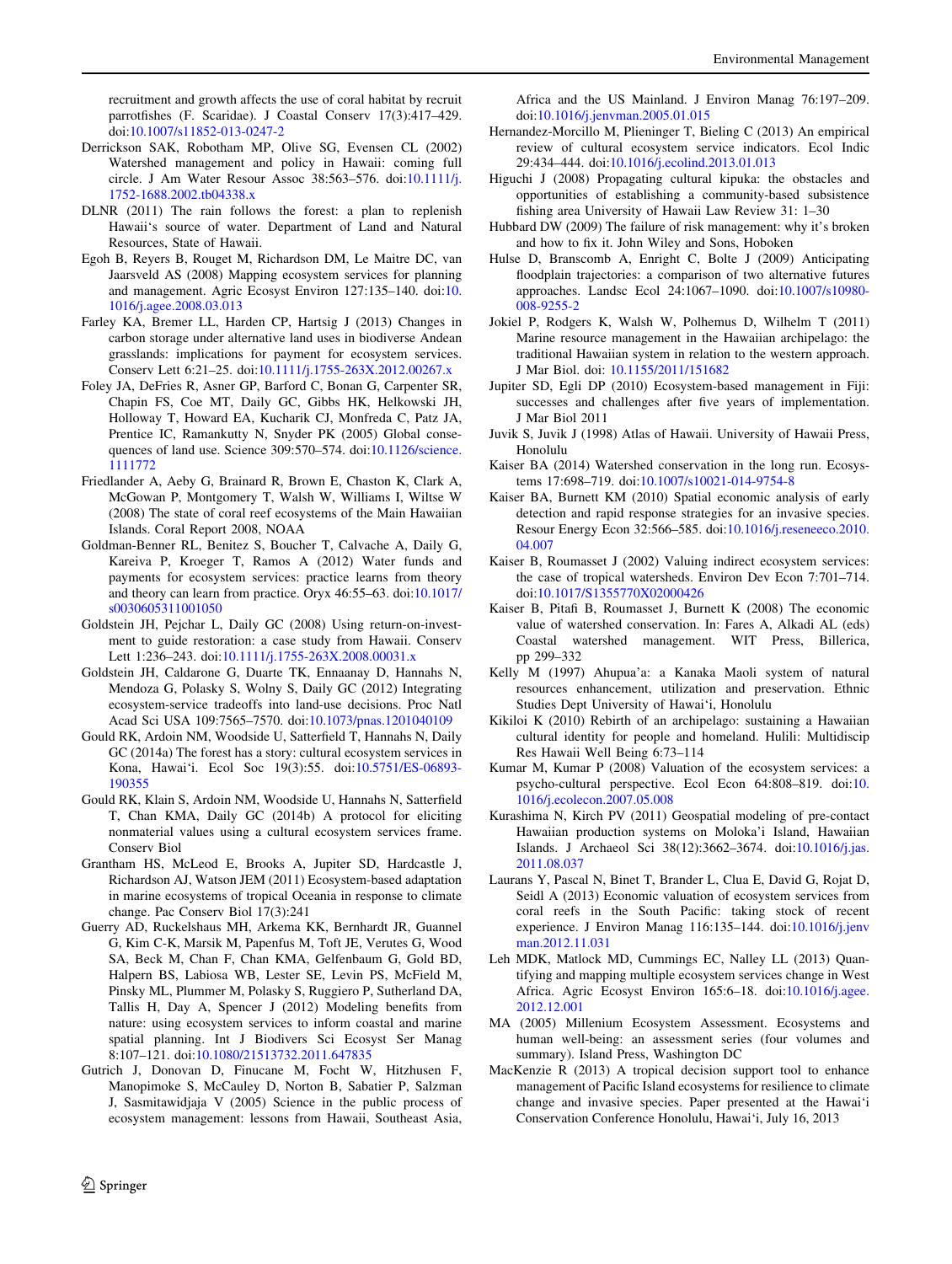- <span id="page-14-0"></span>Maes J, Hauck J, Paracchini ML, Ratamaki O, Hutchins M, Termansen M, Furman E, Perez-Soba M, Braat L, Bidoglio G (2013) Mainstreaming ecosystem services into EU policy. Curr Opin Environ Sustain 5:128–134. doi:[10.1016/j.cosust.2013.01.](http://dx.doi.org/10.1016/j.cosust.2013.01.002) [002](http://dx.doi.org/10.1016/j.cosust.2013.01.002)
- Matsumoto N, Tsuneyoshi AK (2013) Prioritizing watersheds from a water supply perspective: balancing recharge, production, water quality and stakeholder needs for protection and restoration efforts. Poster presented at the Hawai'i Conservation Conference Honolulu, Hawai'i, July 17, 2013
- McGregor DPI (1996) An introduction to the Hoa'aina and their rights Hawaiian. J Hist 30:1–27
- McKenzie E, Posner S, Tillmann P, Bernhardt JR, Howard K, Rosenthal A (2014a) Understanding the use of ecosystem service knowledge in decision making: lessons from international experiences of spatial planning. Environ Plan C Gov Policy 32:320–340. doi:[10.1068/c12292j](http://dx.doi.org/10.1068/c12292j)
- Minerbi L (1999) Indigenous management models and protection of the ahupua 'a. Soc Process Hawai'i 39:208–225
- Naidoo R, Balmford A, Costanza R, Fisher B, Green RE, Lehner B, Malcolm TR, Ricketts TH (2008) Global mapping of ecosystem services and conservation priorities. Proc Natl Acad Sci USA 105:9495–9500. doi[:10.1073/pnas.0707823105](http://dx.doi.org/10.1073/pnas.0707823105)
- Nelson E, Mendoza G, Regetz J, Polasky S, Tallis H, Cameron DR, Chan KMA, Daily GC, Goldstein J, Kareiva PM, Lonsdorf E, Naidoo R, Ricketts TH, Shaw MR (2009) Modeling multiple ecosystem services, biodiversity conservation, commodity production, and tradeoffs at landscape scales. Front Ecol Environ 7:4–11. doi:[10.1890/080023](http://dx.doi.org/10.1890/080023)
- Nemec KT, Raudsepp-Hearne C (2013) The use of geographic information systems to map and assess ecosystem services. Biodivers Conserv 22:1–15. doi:[10.1007/s10531-012-0406-z](http://dx.doi.org/10.1007/s10531-012-0406-z)
- Ostergaard-Klem R, Oleson KLL (2014) GPI Island style: localizing the genuine progress indicator. Environ Pract 16(3):1–11
- Peh KS-H, Balmford A, Bradbury RB, Brown C, Butchart SH, Hughes FM, Stattersfield A, Thomas DH, Walpole M, Bayliss J (2013) TESSA: a toolkit for rapid assessment of ecosystem services at sites of biodiversity conservation importance. Ecosyst Serv 5:51–57. doi[:10.1016/j.ecoser.2013.06.003](http://dx.doi.org/10.1016/j.ecoser.2013.06.003)
- Pleasant M, Gray S, Lepcyzk C, Fernandez A, Hunter N, Ford, D (2014) Managing cultural ecosystem services: local management yields large-scale benefits. Ecosyst Serv 8:141–147. [http://dx.](http://dx.doi.org/10.1016/j.ecoser.2014.03.006) [doi.org/10.1016/j.ecoser.2014.03.006](http://dx.doi.org/10.1016/j.ecoser.2014.03.006)
- Raymond CM, Singh GG, Benessaiah K, Bernhardt JR, Levine J, Nelson H, Turner NJ, Norton B, Tam J, Chan KMA (2013) Ecosystem services and beyond: using multiple metaphors to understand human-environment relationships. Bioscience 63:536–546. doi:[10.1525/bio.2013.63.7.7](http://dx.doi.org/10.1525/bio.2013.63.7.7)
- Reyers B, Polasky S, Tallis H, Mooney HA, Larigauderie A (2012) Finding common ground for biodiversity and ecosystem services. Bioscience 62:503–507. doi[:10.1525/bio.2012.62.5.12](http://dx.doi.org/10.1525/bio.2012.62.5.12)
- Rodgers KuS, Kido MH, Jokiel PL, Edmonds T, Brown EK (2012) Use of integrated landscape indicators to evaluate the health of linked watersheds and coral reef environments in the Hawaiian Islands. Environ Manag 50:21–30. doi[:10.1007/s00267-012-](http://dx.doi.org/10.1007/s00267-012-9867-9) [9867-9](http://dx.doi.org/10.1007/s00267-012-9867-9)
- Rosenthal A, Verutes G, McKenzie, E, Arkema KK, Bhagabati, N, Bremer, LL, Olwero, N, Vogl AL (2014) Process matters: a framework for conducting decision-relevant assessments of ecosystem services. Int J Biodivers Sci, Ecosyst Serv Manag
- Roumasset J, Wada CA (2013) A dynamic approach to PES pricing and finance of interlinked ecosystem services: watershed conservation and groundwater management. Ecol Econ 87:24–33. doi[:10.1016/j.ecolecon.2012.11.023](http://dx.doi.org/10.1016/j.ecolecon.2012.11.023)
- Roumasset J, Kaiser JB, Krause N, Mecham D, Wooley J (1997) Draft environmental valuation and the Hawaiian economy.

University of Hawai'i Economic Research Organization, Honolulu

- Ruckelshaus M, McKenzie E, Tallis H, Guerry A, Daily GC, Kareiva P, Polasky S, Ricketts TH, Bhagabati N, Wood S, Bernhardt JR (in press) Notes from the field: lessons learned from using ecosystem services to inform real-world decisions. Ecol Econ. doi[:10.1016/j.ecolecon.2013.07.009](http://dx.doi.org/10.1016/j.ecolecon.2013.07.009)
- Ruiz-Frau A, Hinz H, Edwards-Jones G, Kaiser MJ (2013) Spatially explicit economic assessment of cultural ecosystem services: non-extractive recreational uses of the coastal environment related to marine biodiversity. Mar Policy 38:90–98. doi:[10.](http://dx.doi.org/10.1016/j.marpol.2012.05.023) [1016/j.marpol.2012.05.023](http://dx.doi.org/10.1016/j.marpol.2012.05.023)
- Sharp R, Tallis HT, Ricketts T, Guerry AD, Wood SA, Chaplin-Kramer R, Nelson E, Ennaanay D, Wolny S, Olwero N, Vigerstol K, Pennington D, Mendoza G, Aukema J, Foster J, Forrest J, Cameron D, Arkema K, Lonsdorf E, Kennedy C, Verutes G, Kim CK, Guannel G, Papenfus M, Toft J, Marsik M, Bernhardt J, Griffin R, Glowinski K, Chaumont N, Perelman A, Lacayo M, Mandle L, Hamel P, Vogl AL (2014) InVEST user's guide. Stanford: the Natural Capital Project. Available from: http://ncp-dev.stanford.edu/  $\sim$  [dataportal/investreleases/documen](http://ncp-dev.stanford.edu/~dataportal/investreleases/documentation/current_release/) [tation/current\\_release/](http://ncp-dev.stanford.edu/~dataportal/investreleases/documentation/current_release/)
- Smith LM, Case JL, Smith HM, Harwell LC, Summers JK (2013) Relating ecosystem services to domains of human well-being: foundation for a US index. Ecol Indic 28:79–90. doi:[10.1016/j.](http://dx.doi.org/10.1016/j.ecolind.2012.02.032) [ecolind.2012.02.032](http://dx.doi.org/10.1016/j.ecolind.2012.02.032)
- SOP (2012) Hawai'i ocean resources management plan: public review draft. Hawai'i State Office of Planning, Coastal Zone Management Program, Honolulu
- SRGI (2012) Wahikuli-Honokowai watershed management plan, volume 1: watershed characterization. West Maui Ridge to Reef Initiative; prepared by: The Sustainable Resources Group International, Inc
- Stock JD, Cochran S, Field ME, Jacobi JD, Tribble G (2011) From ridge to reef–linking erosion and changing watersheds to impacts on the coral reef ecosystems of Hawai'i and the Pacific Ocean, U.S. Geological Survey Fact Sheet 2011–3049
- Syrbe RU, Walz U (2012) Spatial indicators for the assessment of ecosystem services: providing, benefiting and connecting areas and landscape metrics. Ecol Indic 21:80–88. doi:[10.1016/j.](http://dx.doi.org/10.1016/j.ecolind.2012.02.013) [ecolind.2012.02.013](http://dx.doi.org/10.1016/j.ecolind.2012.02.013)
- Tallis H, Polasky S (2009) mapping and valuing ecosystem services as an approach for conservation and natural-resource management. In: Year in ecology and conservation biology 2009, vol 1162. Annals of the New York Academy of Sciences, pp 265–283. doi[:10.1111/j.1749-6632.2009.04152.x](http://dx.doi.org/10.1111/j.1749-6632.2009.04152.x)
- Tallis T, Kareiva P, Marvier M, Chang A (2008) An ecosystem services framework to support both practical conservation and economic development. In: Proceedings of the National Academy of Sciences 105(28):9457–9464. doi:[10.1073/pnas.](http://dx.doi.org/10.1073/pnas.0705797105) [0705797105](http://dx.doi.org/10.1073/pnas.0705797105)
- TEEB (2010) Mainstreaming the economics of nature: a synthesis of the approach, conclusions, and recommendations of TEEB
- Thomas CR, Gordon IJ, Wooldridge S, Marshall P (2012) Balancing the tradeoffs between ecological and economic risks for the great barrier reef: a pragmatic conceptual framework. Hum Ecol Risk Assess: Int J 18:69–91. doi:[10.1080/10807039.2012.631470](http://dx.doi.org/10.1080/10807039.2012.631470)
- TNC (2006) Hawaiian high islands ecoregional assessment 11. The Nature Conservancy. <http://www.hawaiiecoregionplan.info>
- Vaughan MB, Ardoin NM (2013) The implications of differing tourist/resident perceptions for community-based resource management: a Hawaiian coastal resource area study. J Sustain Tour 22:1–19. doi[:10.1080/09669582.2013.802326](http://dx.doi.org/10.1080/09669582.2013.802326)
- Vaughan MB, Vitousek PM (2013) Mahele: sustaining communities through small-scale inshore fishery catch and sharing networks1. Pac Sci 67:329–344. doi:[10.2984/67.3.3](http://dx.doi.org/10.2984/67.3.3)